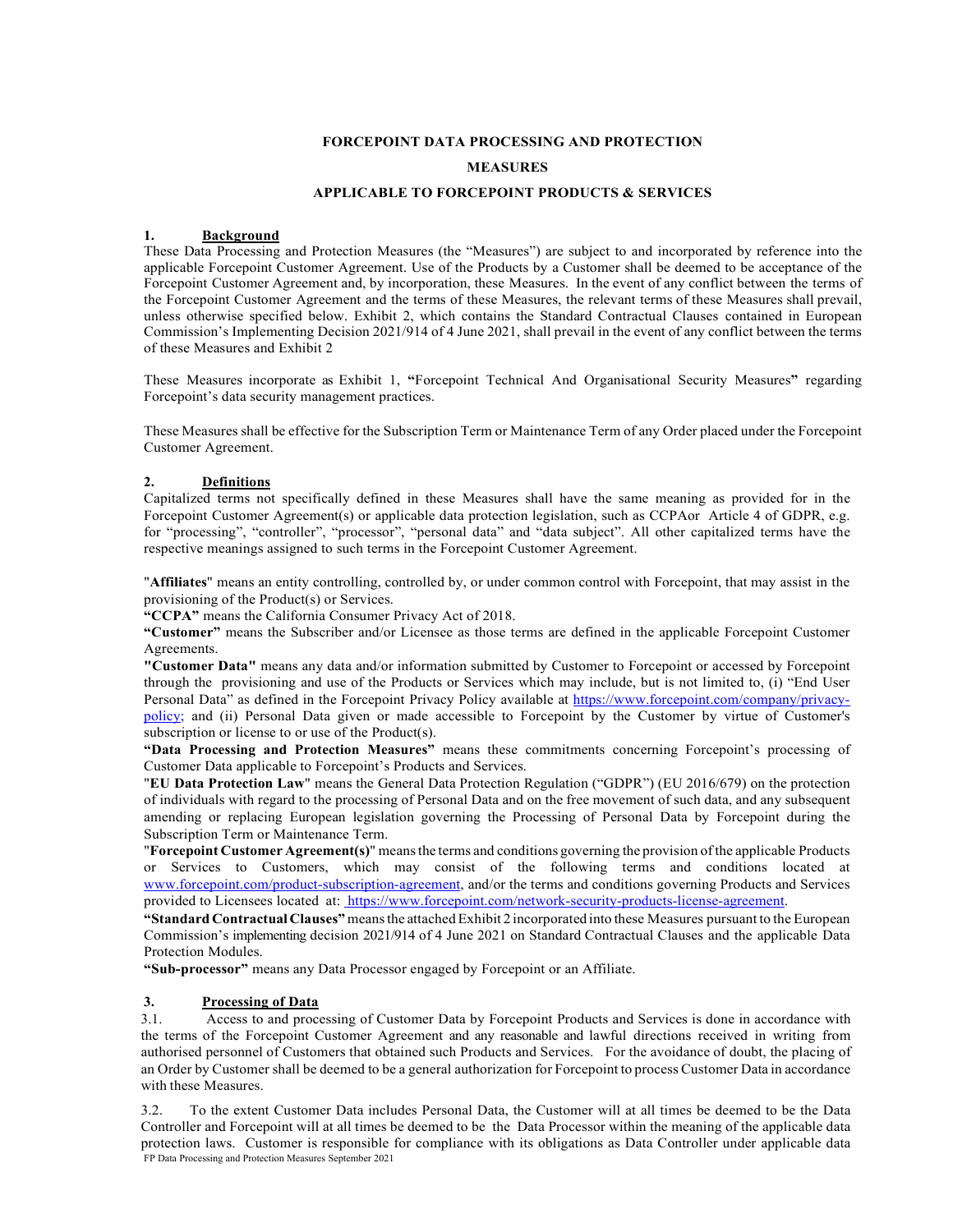protection laws, in particular for justification of and liability for any transmission of Customer Data to Forcepoint (including providing any required notices and obtaining any required consents), and for its decisions concerning the Processing and use of such Customer Data.

3.3. Forcepoint will promptly notify the Customer about: (a) any legally binding request for disclosure of the Customer Data by a law enforcement authority (where Customer is identified by name by the law enforcement authority and/or the response provided by Forcepoint will result in identifying the Customer by name to the law enforcement authority) unless otherwise prohibited from doing so by law; (b) any request received for the Customer Data directly from an individual regarding that individual's Personal Data (without responding to that request unless it has been otherwise authorised to do so); and (c) a complaint, communication or request relating to Customer's obligations under applicable data protection laws (including requests from a data protection authority with competent jurisdiction). Forcepoint will only process Customer Data in compliance with all applicable laws including the EU or Member State law to which Forcepoint is subject, including the EU Data Protection Law.

3.4. Forcepoint will verify the legal basis of any government authority data requests and reject those Forcepoint has reason to believe are not valid.

# 4. Security of Data

4.1. Forcepoint agrees that it shall implement appropriate technical and organisational security measures to seek to prevent unauthorised or unlawful processing of, or accidental loss, destruction or damage to Customer Data, taking into account thestate of the art, the costs of implementation and the nature, scope, context and pupsoes of the processing. Technical and organisational security measures employed by Forcepoint include those described in Exhibit 1 (which may be amended by Forcepoint from time to time).

4.2. Forcepoint shall also: (i) ensure that only its employees, agents or sub-processors who may be required by Forcepoint to assist it in performing any obligations imposed by the Forcepoint Customer Agreement will have access to the Customer Data; (ii) ensure the reliability of any Forcepoint employees who have access to the Customer Data;

(ii) ensure that all employees involved in the processing of the Customer Data have committed themselves to appropriate obligations of confidentiality and have undergone adequate training in the care, protection and handling of Personal Data; and (iv) notify Customer of any actual or reasonably suspected unauthorised or unlawful processing or any accidental loss, destruction, damage, alteration or disclosure of the Customer Data (to the extent reasonably believed by Forcepoint to have targeted Customer Data) without undue delay and, where feasible, not later than 72 hours once it becomes aware of such an event and keep Customer informed of any related developments.

4.3. Forcepoint shall take reasonable steps to ensure that Forcepoint contractors or Sub-processors employees who access Customer Data are obligated to maintain the confidentiality and integrity of Customer Data.

# 5. Audit

5.1. Forcepoint shall audit the security of its data processing facilities used to Process the Customer Data. This audit will be performed annually in accordance with ISO 27001 standards (including for purposes in addition to complying with Section 4).

5.2. Upon Customer's request, Forcepoint will provide Customer with a copy of the relevant certification(s), such as the Forcepoint Cloud ISO 27001 Certification, (such certification(s) being Forcepoint's confidential information) so that Customer can reasonably verify Forcepoint's compliance with its obligation to seek to take appropriate security measures in accordance with Section 4 and Exhibit 1 of these Measures.

5.3. In addition, upon request in writing by Customer and at Customer's sole expense, Forcepoint and Customer will appoint a mutually agreed upon auditor who is internationally approved by the ISO 27001 certification auditing body so that Customer can reasonably verify Forcepoint's compliance with its obligation to seek to take appropriate security measures in accordance with Section 4 and Exhibit 1 of these Measures.

5.4. Any such audit will take place during regular business hours and no more frequently than once in any consecutive twelve-month period, and on a mutually agreed upon date, time, location and duration. Customer agrees that (i) such audits shall not adversely affect other Customers of Forcepoint or Forcepoint's provision of Products; (ii) any such third party auditor shall comply with Forcepoint's policies during such audit; and (iii) Customer shall ensure that any such third party auditor treat all of Forcepoint's Confidential Information disclosed to such third party auditor as a result of such audit in the same manner Customer is required to treat such Confidential Information.

5.5. Any audit provided for in this section shall only consist of an audit of the architecture, systems and procedures relevant to the protection of Customer Data at locations where Customer Data is stored and/or the review by such auditor of Forcepoint's regularly-prepared records regarding its obligation to implement appropriate security measures, which in the case of Personal Data take into account the guidelines promulgated in Article 32 of the GDPR.

5.6. The parties agree that the audits described in Clause 8.9 of the Standard Contractual Clauses shall be carried out in accordance with the specifications set out in this Section.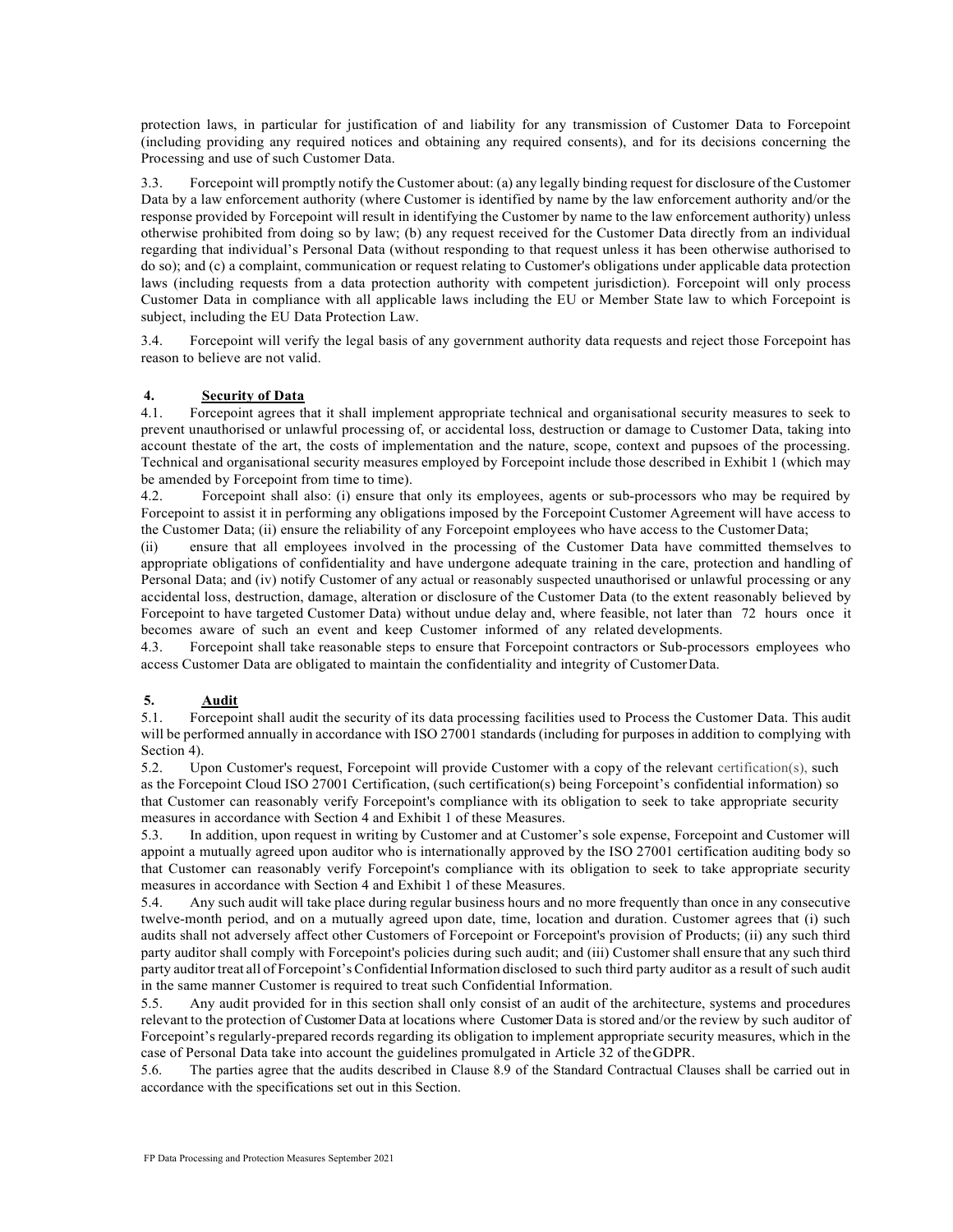# 6. Sub-Processing

6.1. By placing its Order(s), Customer provides Forcepoint a general authorisation to engage third party sub- processors as Forcepoint determines is necessary to assist with respect to the provisioning and use of Products and Services. Forcepoint will ensure such Sub-processors are required to comply with data protection obligations, which are no less onerous than the data protection obligations of Forcepoint contained within these Measures.

6.2. Customer may review a current list of sub-processors engaged by Forcepoint to process Customer Data at https://www.forcepoint.com/sites/default/files/resources/files/datasheet-forcepoint-sub-processors-list-en.pdf .

6.3. If Customer has a reasonable basis to object to Forcepoint's use of a Sub-processor, Customer may terminate the Forcepoint Customer Agreement by providing written notice to Forcepoint.

6.4. For the avoidance of doubt, no refund will be due from Forcepoint in the event of termination by Customer pursuant to Section 6.3.

# 7. Consequences of termination of the Forcepoint Customer Agreement

On termination of the Forcepoint Customer Agreement, Forcepoint shall: (i) cease all Processing of Customer Data on behalf of Customer and upon request by Customer either (i) return to Customer (in a format accessible by Customer) all such Customer Data; or (ii) destroy or otherwise render inaccessible all Customer Data (as far as technically possible and except as may be required by law).

# 8. Disputes and liability

For the avoidance of doubt, the relevant provisions of the Forcepoint Customer Agreement specify the applicable law, jurisdiction, and liability of the parties in relation to any disputes or claims arising in connection with the subject matter of these Measures.

# 9. International Transfers and the Application of Standard Contractual Clauses

9.1. With respect to Customer Personal Data that originates from Customers established in the European Union, and is Processed by Forcepoint outside of the European Union, Forcepoint shall take appropriate steps to ensure such Personal Data is Processed in accordance with applicable data protection laws. Customer shall execute such further documents and do any and all such further things as may be necessary to ensure that any international transfers and subsequent Processing of Personal Data by Forcepoint, Affiliates or their Sub-processors is in compliance with applicable data protection laws.

9.2. Forcepoint and its Sub-Processors will comply with the Standard Contractual Clauses when transferring Customer Personal Data to a third country that has not received an adequacy decision from the EU in accordance with GDPR.

9.3. For the purpose of the Standard Contractual Clauses and this Section 9, the Data Exporter shall be (i) Customer and (ii) all Customer's affiliates (as defined in the Forcepoint Customer Agreement) established within the European Economic Area and Switzerland using the Products or Services in accordance with the Forcepoint Customer Agreement, and the Data Importer shall be Forcepoint.

9.4. Subject to Section 6 of these Measures and pursuant to Clause 9 of the Standard Contractual Clauses, Customer acknowledges and expressly agrees that Forcepoint and its Affiliates may be retained as Sub-processors and may engage third-party Sub-processors in connection with the provision or use of the Products or Services.

# 10. Assistance

To the extent technically feasible and consistent with its responsibilities related to the sale of its Products and Services to Customer, Forcepoint will assist Customer through appropriate technical and organisational measures to comply with Customer's Data Controller responsibilities as set forth in Chapter III of GDPR Reg EU 2016/679.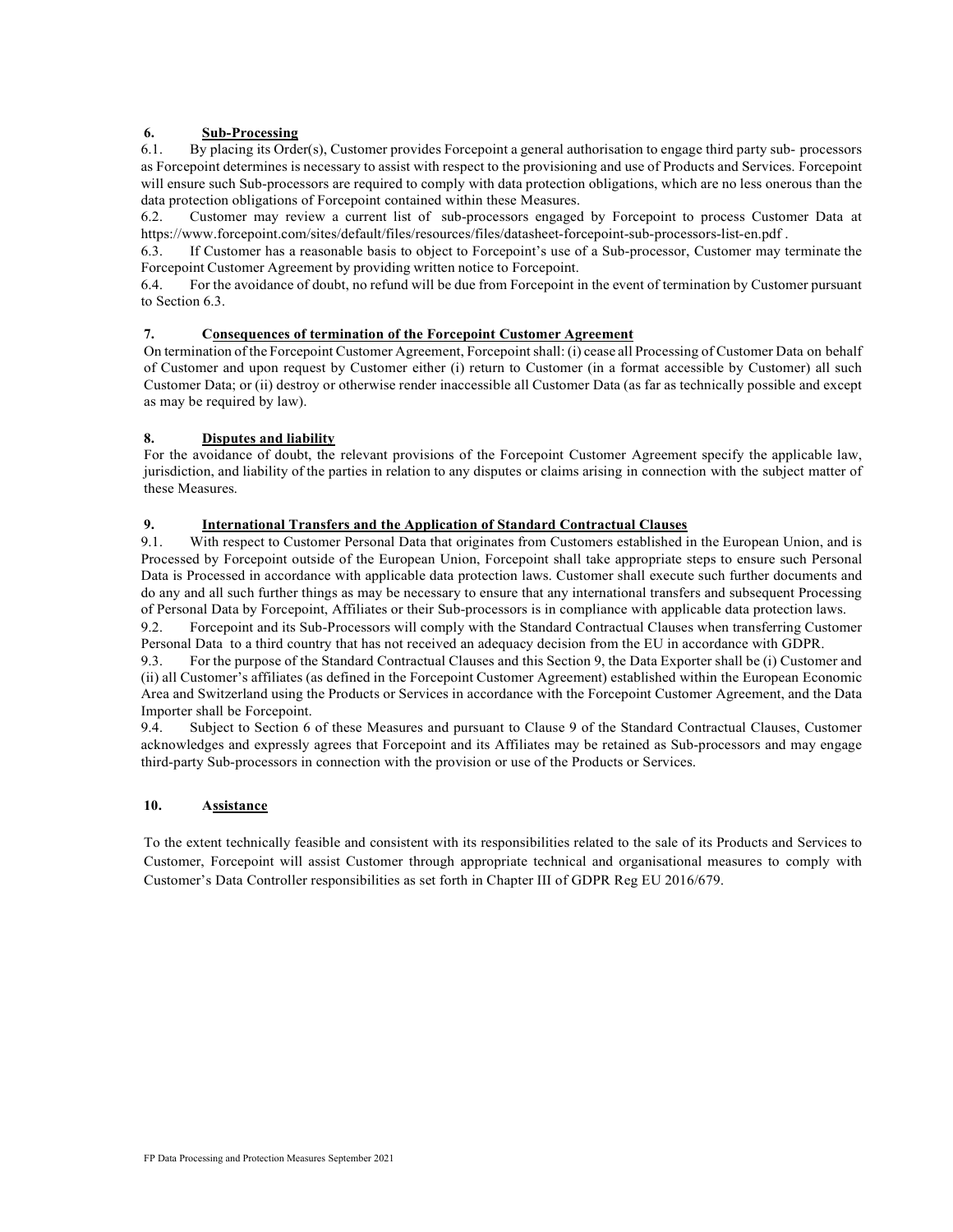# EXHIBIT 1

# FORCEPOINT TECHNICAL AND ORGANISATIONAL SECURITY MEASURES

Forcepoint implements various technical and organizational measures designed to ensure a level of security appropriate to the risks posed to Customer Data. Such measures seek to prevent unlawful destruction or accidental loss, alteration, unauthorized disclosure or access and against all other unlawful forms of access to Customer Data.Consistent with industry standard and guidelines set forth in applicable data protection laws, such measures include:

# Access Control of Processing Areas

Forcepoint implements suitable measures in order to prevent unauthorized persons from gaining access to the data processing equipment (namely telephones, database and application servers and related hardware) where the Customer Data is accessed, processed or used. This is accomplished by:

- establishing security areas;
- protection and restriction of access paths;
- securing the decentralized telephones, data processing equipment and personal computers;
- establishing access authorizations for employees and third parties, including the respective documentation;
- regulations on access card-keys;
- restriction on access card-keys;
- all access to the data center where personal data are hosted is logged, monitored, and tracked; and

 the data center where personal data are hosted is secured by a security alarm system, and other appropriate security measures.

# Access Control to Data Processing Systems

Forcepoint implements suitable measures to prevent its data processing systems from being used by unauthorized persons. This is accomplished by:

- identification of the terminal and/or the terminal user to the Forcepoint systems;
- automatic time-out of user terminal if left idle, identification and password required to reopen;

 User IDs are monitored and access revoked when several erroneous passwords are entered, log file of events (monitoring of break-in-attempts);

- issuing and safeguarding of identification codes and secure tokens;
- strong password requirements (minimum length, use of special characters, re-use etc.);

 protection against external access by means of a state-of-the-art industrial standard firewall whose connection to the intranet [if applicable] shall in addition be safeguarded by a VPN connection;

 dedication of individual terminals and/or terminal users, identification characteristics exclusive to specific functions; and

all access to data content on machines or computer systems is logged, monitored, and tracked.

# Access Control to Use Specific Areas of Data Processing Systems

Forcepoint commits that the persons entitled to use its data processing systems are only able to access the data within the scope and to the extent covered by their respective access permission (authorization) and that Customer Data cannot be read, copied or modified or removed without authorization. This shall be accomplished by:

employee policies and training in respect of each employee's access rights to the Personal Data;

 allocation of individual terminals and /or terminal user, and identification characteristics exclusive to specific functions;

- monitoring capability in respect of individuals who delete, add or modify the Personal Data;
- effective and measured disciplinary action against individuals who access Personal Data without authorization;
- release of data to only authorized persons;
- control of files, controlled and documented destruction of data; and
- policies controlling the retention of back-up copies.

# Transmission Control

Forcepoint implements suitable measures to prevent Customer Data from being read, copied, altered or deleted by unauthorized parties during the transmission thereof or during the transport of the data media and to ensure that it is possible to check and establish to which bodies the transfer of Customer Data by means of data transmission facilities is envisaged. This is accomplished by:

 use of state-of-the-art firewall and encryption technologies to protect the gateways and pipelines through which the data travels;

use of 128bit SSL-encryption for all http-connections;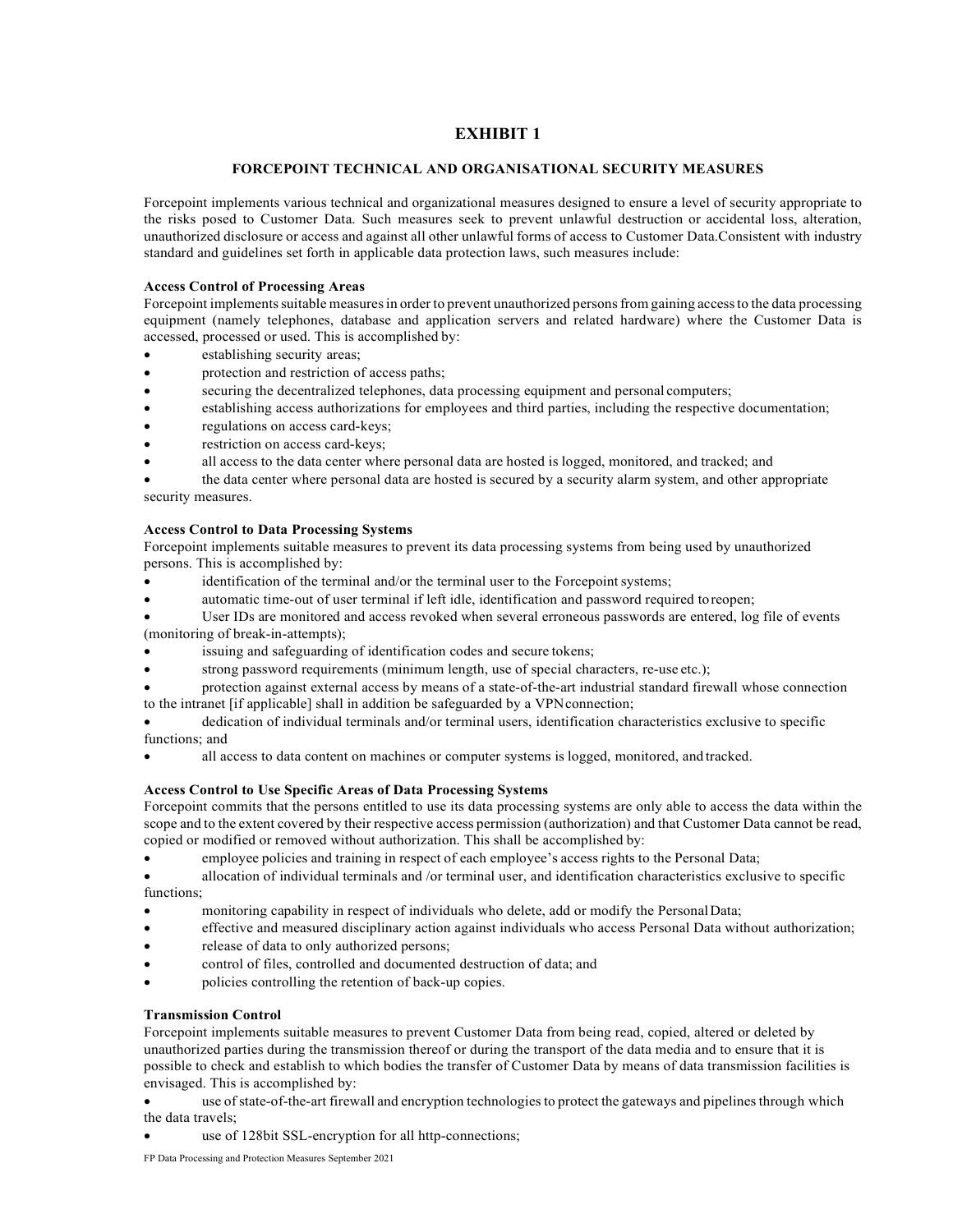- implementation of secure two-factor VPN connections to safeguard the connection to the internet, if applicable;
- encryption of Customer Data by state-of-the-art encryption technology;

 constant monitoring of infrastructure (i.e. ICMP-Ping at network level, disk space examination at system level, successful delivery of specified test pages at application level); and

monitoring of the completeness and correctness of the transfer of data (end-to-end integrity check).

# Input Control

Forcepoint implements suitable measures to ensure that it is possible to check and establish whether and by whom personal data have been input into data processing systems or removed. This is accomplished by:

 an authorization policy for the input of data into hosted service, as well as for the reading, alteration and deletion of stored data;

- authentication of the authorized personnel;
- protective measures for the data input into memory, as well as for the reading, alteration and deletion of stored data;
- utilization of user codes (passwords and tokens);
- providing that entries to data processing facilities (the rooms housing the computer hardware and related
- equipment) are capable of being locked;
- automatic log-off of user ID's that have not been used for a substantial period of time;
- logging or otherwise evidencing input authorization; and
- electronic recording of entries.

# Instructional Control of Personal Data

Forcepoint ensures that Customer's Personal Data may only be Processed in accordance with the Forcepoint Customer Agreement together with any reasonable and relevant instructions received in writing from authorised personnel of the Customer from time to time which may be specific instructions or instructions of a general nature as set out in the Forcepoint Customer Agreement or as otherwise agreed between the Customer and Forcepoint during the term of the Forcepoint Customer Agreement. This is accomplished by binding policies and procedures for Forcepoint's employees.

# Availability Control

Forcepoint implements suitable measures to ensure that Customer Data are protected from accidental destruction or loss. This is accomplished by:

 infrastructure redundancy: reporting data is stored on hardware with redundant disks subsystem backed up in real time with off-site replication backups.

## Separation of Processing for different Purposes

Forcepoint implements suitable measures to ensure that data collected for different purposes can be processed separately. This is accomplished by:

access to data is separated through multiple diverse applications for the appropriate users; and

 interfaces, batch processes and reports are designed for only specific purposes and functions, so data collected for specific purposes is Processed separately.

## Subprocessors

Forcepoint engages various sub processors in connection with its cloud infrastructure. Forcepoint ensures that it has robust contractual provisions in place to ensure compliance by such sub processors with the organizational security measures outlined herein.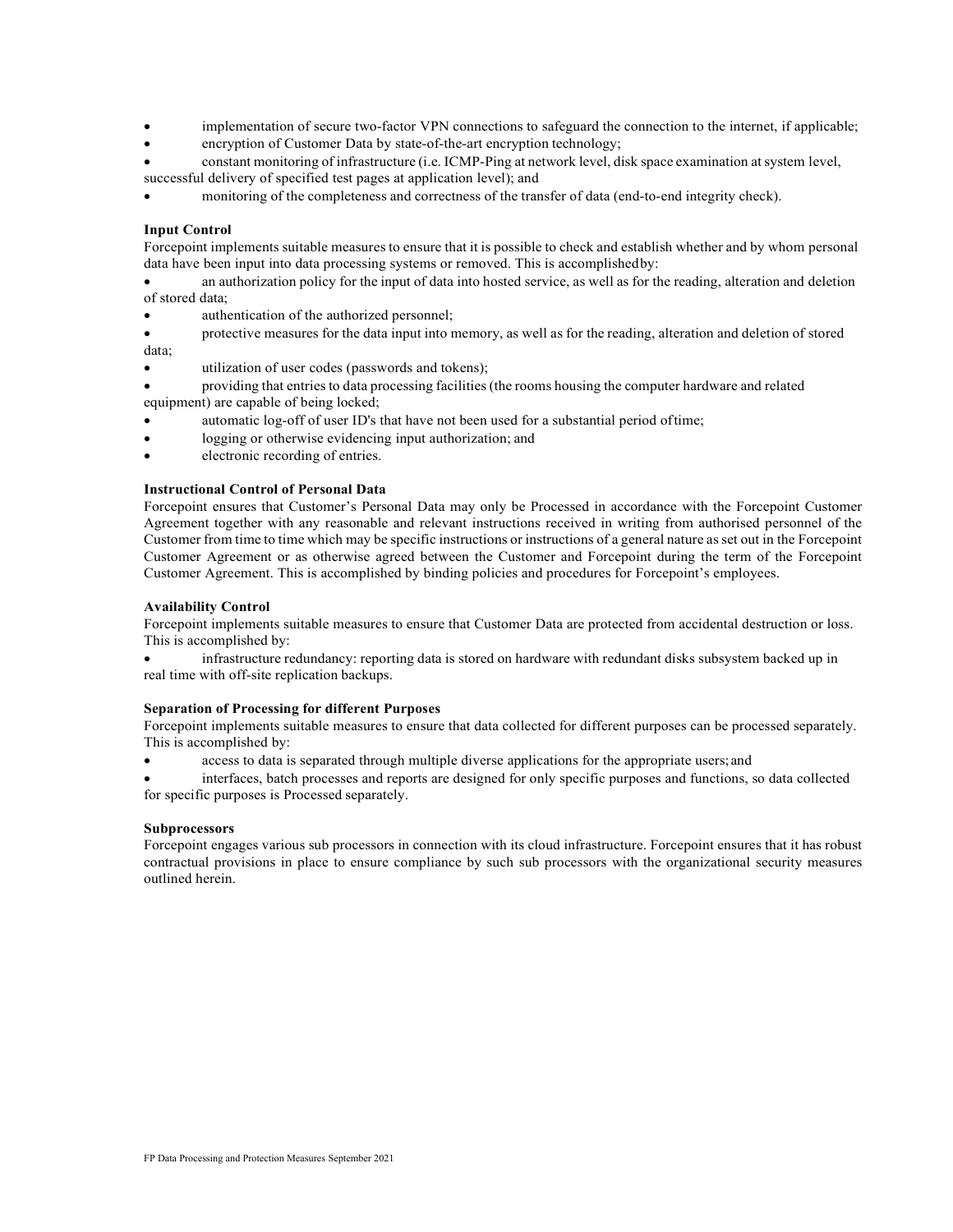#### EXHIBIT 2 STANDARD CONTRACTUAL CLAUSES OF COMMISSION IMPLEMENTING DECISION (EU) 2021/914 of 4 June 2021

## SECTION I

## Clause 1

## Purpose and scope

- (a) The purpose of these standard contractual clauses is to ensure compliance with the requirements of Regulation (EU) 2016/679 of the European Parliament and of the Council of 27 April 2016 on the protection of natural persons with regard to the processing of personal data and on the free movement of such data (General Data Protection Regulation)  $(1)$  for the transfer of personal data to a third country.
- (b) The Parties:
	- (i) the natural or legal person(s), public authority/ies, agency/ies or other body/ies (hereinafter 'entity/ies') transferring the personal data, as listed in Annex I.A (hereinafter each 'data exporter'), and
	- (ii) the entity/ies in a third country receiving the personal data from the data exporter, directly or indirectly via another entity also Party to these Clauses, as listed in Annex I.A (hereinafter each 'data importer')

have agreed to these standard contractual clauses (hereinafter: 'Clauses').

- (c) These Clauses apply with respect to the transfer of personal data as specified in Annex I.B.
- (d) The Appendix to these Clauses containing the Annexes referred to therein forms an integral part of these Clauses.

#### Clause 2

#### Effect and invariability of the Clauses

- (a) These Clauses set out appropriate safeguards, including enforceable data subject rights and effective legal remedies, pursuant to Article 46(1) and Article 46(2)(c) of Regulation (EU) 2016/679 and, with respect to data transfers from controllers to processors and/or processors to processors, standard contractual clauses pursuant to Article 28(7) of Regulation (EU) 2016/679, provided they are not modified, except to select the appropriate Module(s) or to add or update information in the Appendix. This does not prevent the Parties from including the standard contractual clauses laid down in these Clauses in a wider contract and/or to add other clauses or additional safeguards, provided that theydo not contradict, directly or indirectly, these Clauses or prejudice the fundamental rights or freedoms of data subjects.
- (b) These Clauses are without prejudice to obligations to which the data exporter is subject by virtue of Regulation (EU) 2016/679.

#### Clause 3

#### Third-party beneficiaries

- (a) Data subjects may invoke and enforce these Clauses, as third-party beneficiaries, against the data exporter and/or data importer, with the following exceptions:
	- (i) Clause 1, Clause 2, Clause 3, Clause 6, Clause 7;

<sup>(1)</sup> Where the data exporter is a processor subject to Regulation (EU) 2016/679 acting on behalf of a Union institution or body as controller, reliance on these Clauses when engaging another processor (sub-processing) not subject to Regulation (EU) 2016/679 also ensures compliance with Article 29(4) of Regulation (EU) 2018/1725 of the European Parliament and of the Council of 23 October 2018 on the protection of natural persons with regard to the processing of personal data by the Union institutions, bodies, offices and agencies and on the free movement of such data, and repealing Regulation (EC) No 45/2001 and Decision No 1247/2002/EC (OJ L 295, 21.11.2018, p. 39), to the extent these Clauses and the data protection obligations as set out in the contract or other legal act between the controller and the processor pursuant to Article 29(3) of Regulation (EU) 2018/1725 are aligned. This will in particular be the case where the controller and processor rely on the standard contractual clauses included in Decision 2021/915.

FP Data Processing and Protection Measures September 2021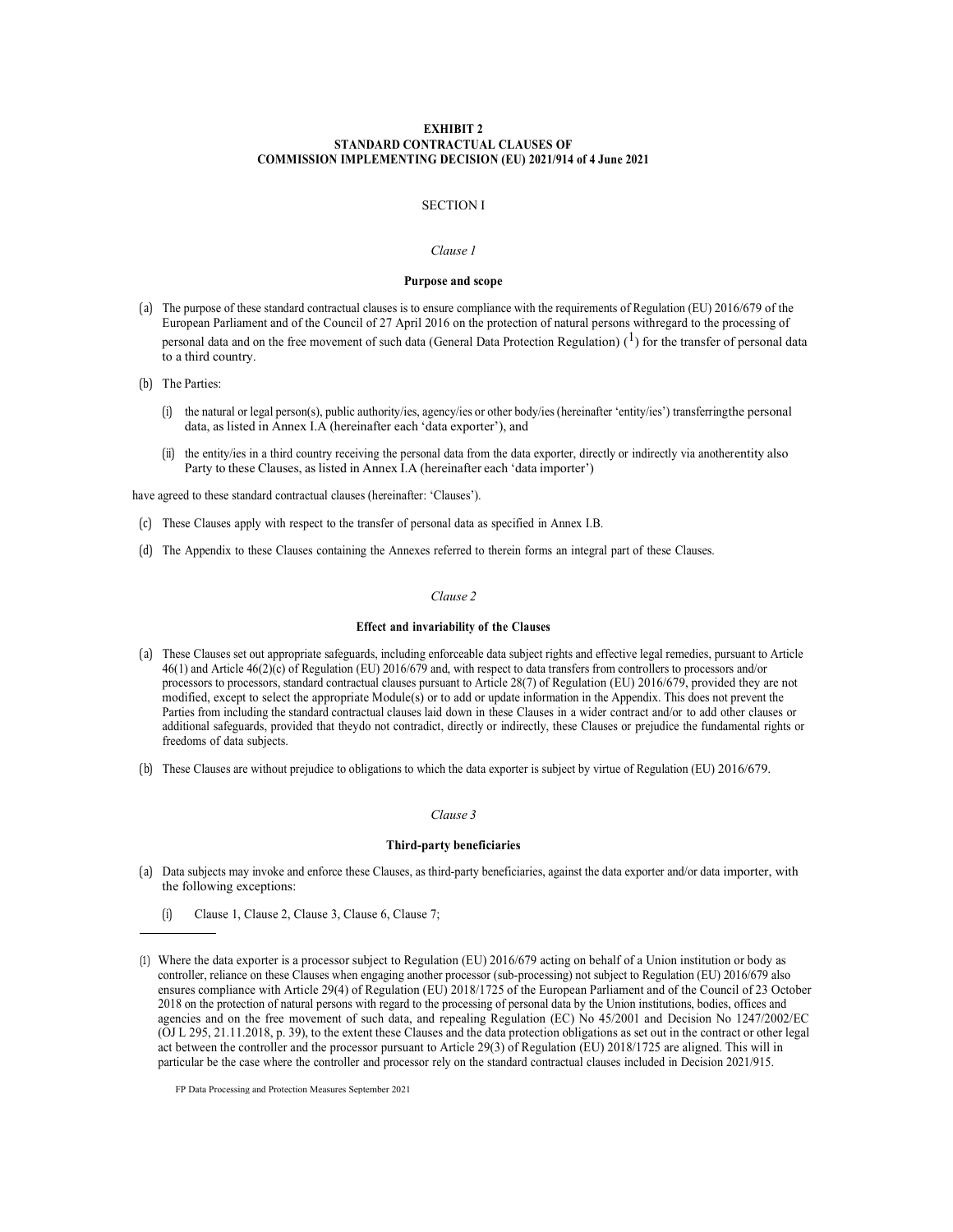- (ii) Clause 8 Module One: Clause 8.5 (e) and Clause 8.9(b); Module Two: Clause 8.1(b), 8.9(a), (c), (d) and (e); Module Three: Clause 8.1(a), (c) and (d) and Clause 8.9(a), (c), (d), (e), (f) and (g); Module Four: Clause 8.1 (b) and Clause 8.3(b);
- (iii) Clause  $9$  Module Two: Clause  $9(a)$ , (c), (d) and (e); Module Three: Clause  $9(a)$ , (c), (d) and (e);
- (iv) Clause  $12 -$  Module One: Clause  $12(a)$  and (d); Modules Two and Three: Clause  $12(a)$ , (d) and (f);
- (v) Clause 13;
- (vi) Clause  $15.1(c)$ , (d) and (e);
- (vii) Clause  $16(e)$ ;
- (viii) Clause 18 Modules One, Two and Three: Clause 18(a) and (b); Module Four: Clause 18.
- (b) Paragraph (a) is without prejudice to rights of data subjects under Regulation (EU) 2016/679.

## Interpretation

- (a) Where these Clauses use terms that are defined in Regulation (EU) 2016/679, those terms shall have the same meaning as in that Regulation.
- (b) These Clauses shall be read and interpreted in the light of the provisions of Regulation (EU) 2016/679.
- (c) These Clauses shall not be interpreted in a way that conflicts with rights and obligations provided for in Regulation (EU) 2016/679.

#### Clause 5

#### Hierarchy

In the event of a contradiction between these Clauses and the provisions of related agreements between the Parties, existing at the time these Clauses are agreed or entered into thereafter, these Clauses shall prevail.

#### Clause 6

### Description of the transfer(s)

The details of the transfer(s), and in particular the categories of personal data that are transferred and the purpose(s) for which they are transferred, are specified in Annex I.B.

#### Clause 7 – Optional

#### Docking clause

- (a) An entity that is not a Party to these Clauses may, with the agreement of the Parties, accede to these Clauses at any time, either as a data exporter or as a data importer, by completing the Appendix and signing Annex I.A.
- (b) Once it has completed the Appendix and signed Annex I.A, the acceding entity shall become a Party to these Clauses and have the rights and obligations of a data exporter or data importer in accordance with its designation in Annex I.A.
- (c) The acceding entity shall have no rights or obligations arising under these Clauses from the period prior to becoming a Party.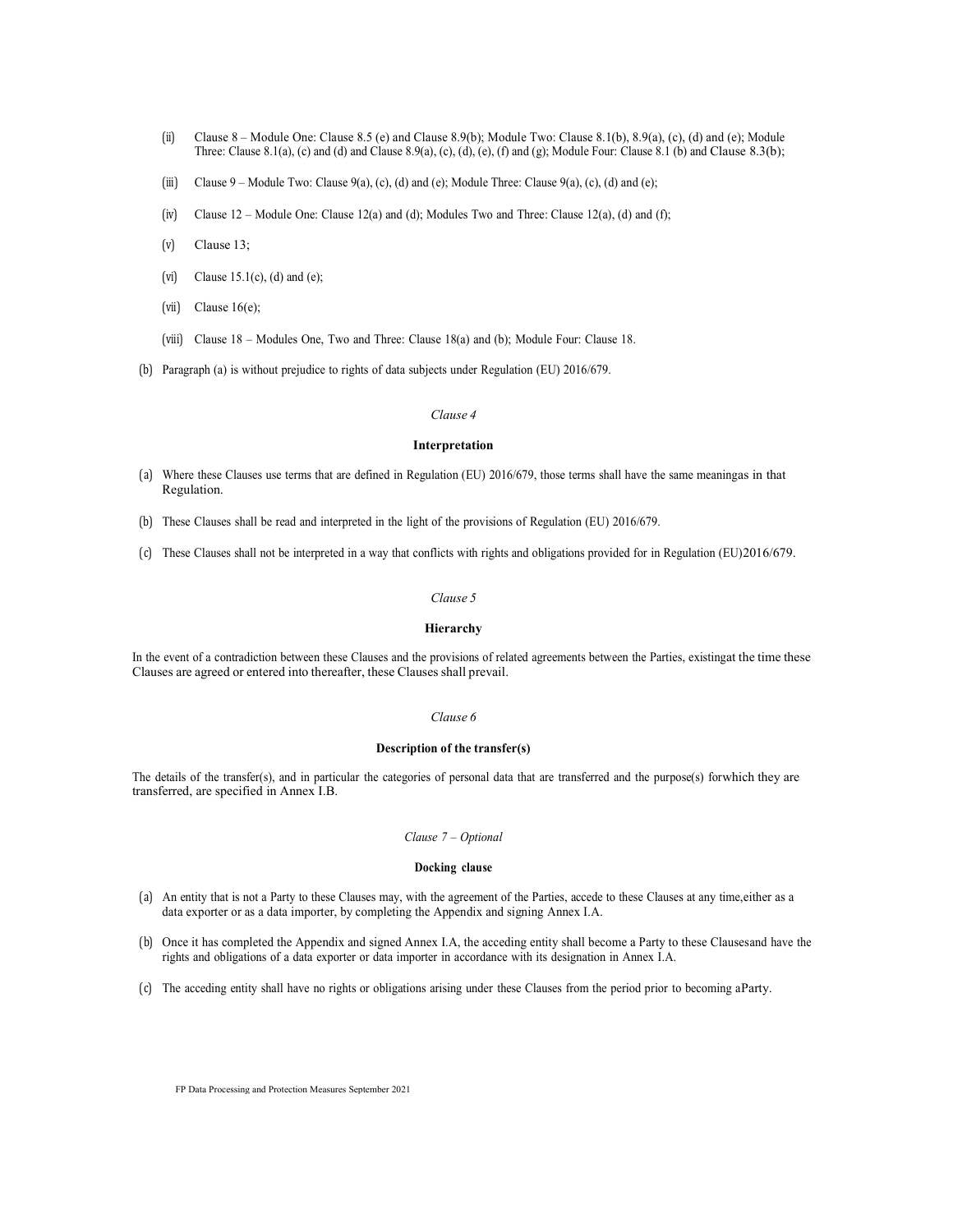## SECTION II – OBLIGATIONS OF THE PARTIES

#### Clause 8

#### Data protection safeguards

The data exporter warrants that it has used reasonable efforts to determine that the data importer is able, through the implementation of appropriate technical and organisational measures, to satisfy its obligations under these Clauses.

#### MODULE ONE: Transfer controller to controller (Not applicable to Forcepoint Personal Data Processing)

# 8.1 Purpose limitation

The data importer shall process the personal data only for the specific purpose(s) of the transfer, as set out in Annex I. B. It may only process the personal data for another purpose:

- (i) where it has obtained the data subject's prior consent;
- (ii) where necessary for the establishment, exercise or defence of legal claims in the context of specific administrative, regulatory or judicial proceedings; or
- (iii) where necessary in order to protect the vital interests of the data subject or of another natural person.

## 8.2 Transparency

- (a) In order to enable data subjects to effectively exercise their rights pursuant to Clause 10, the data importer shall inform them, either directly or through the data exporter:
	- (i) of its identity and contact details;
	- (ii) of the categories of personal data processed;
	- (iii) of the right to obtain a copy of these Clauses;
	- (iv) where it intends to onward transfer the personal data to any third party/ies, of the recipient or categories of recipients (as appropriate with a view to providing meaningful information), the purpose of such onward transfer and the ground therefore pursuant to Clause 8.7.
- (b) Paragraph (a) shall not apply where the data subject already has the information, including when such information has already been provided by the data exporter, or providing the information proves impossible or would involve a disproportionate effort for the data importer. In the latter case, the data importer shall, to the extent possible, make the information publicly available.
- (c) On request, the Parties shall make a copy of these Clauses, including the Appendix as completed by them, available to the data subject free of charge. To the extent necessary to protect business secrets or other confidential information, including personal data, the Parties may redact part of the text of the Appendix prior to sharing a copy, but shall provide a meaningful summary where the data subject would otherwise not be able to understand its content or exercise his/her rights. On request, the Parties shall provide the data subject with the reasons for the redactions, to the extent possible without revealing the redacted information.
- (d) Paragraphs (a) to (c) are without prejudice to the obligations of the data exporter under Articles 13 and 14 of Regulation (EU) 2016/679.

## 8.3 Accuracy and data minimisation

- (a) Each Party shall ensure that the personal data is accurate and, where necessary, kept up to date. The data importer shall take every reasonable step to ensure that personal data that is inaccurate, having regard to the purpose(s) of processing, is erased or rectified without delay.
- (b) If one of the Parties becomes aware that the personal data it has transferred or received is inaccurate, or has become outdated, it shall inform the other Party without undue delay.

FP Data Processing and Protection Measures September 2021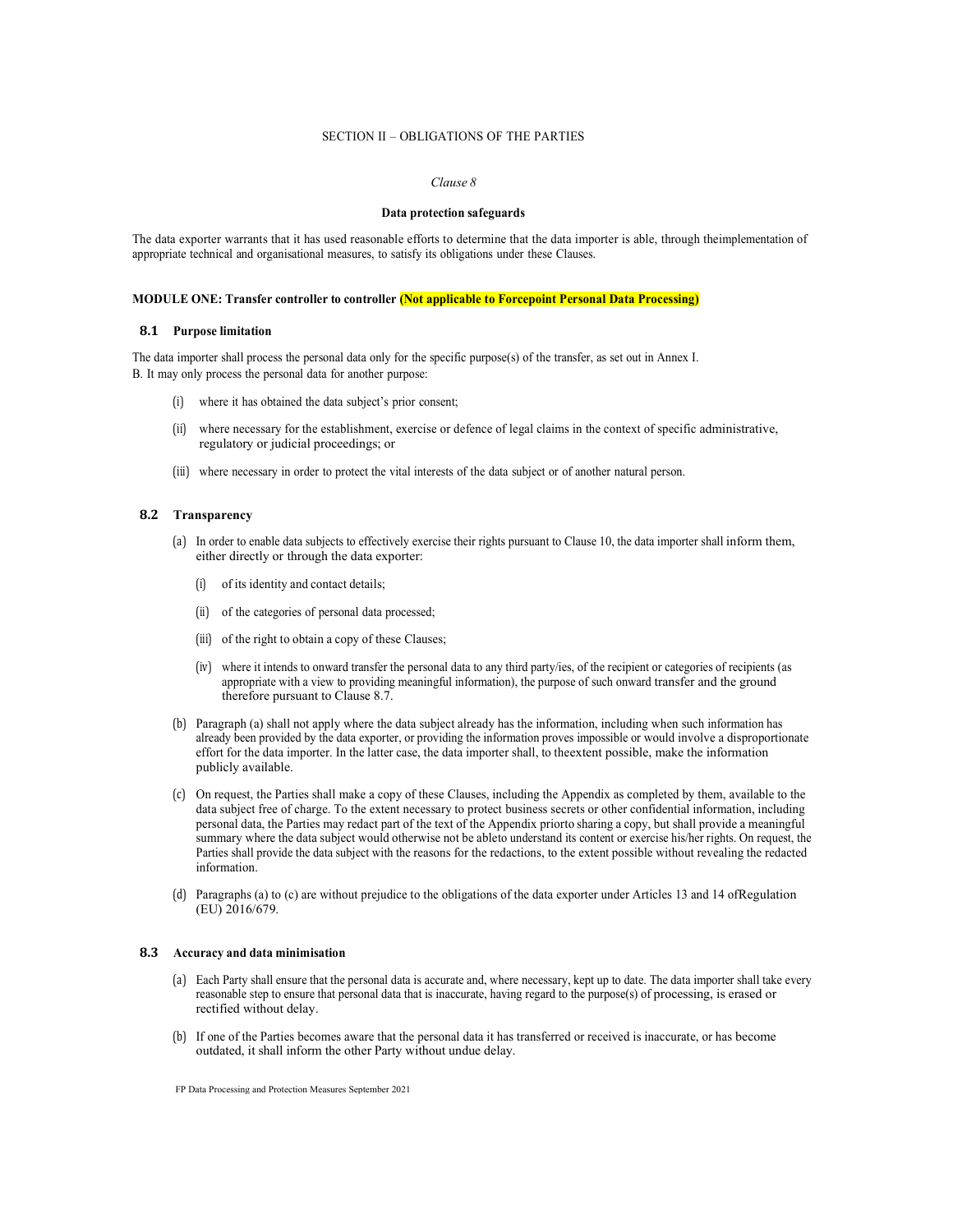(c) The data importer shall ensure that the personal data is adequate, relevant and limited to what is necessary in relation to the purpose(s) of processing.

## 8.4 Storage limitation

The data importer shall retain the personal data for no longer than necessary for the purpose(s) for which it is processed. It shall put in place appropriate technical or organisational measures to ensure compliance with this obligation, including erasure or anonymisation  $\binom{2}{1}$ of the data and all back-ups at the end of the retention period.

## 8.5 Security of processing

- (a) The data importer and, during transmission, also the data exporter shall implement appropriate technical and organisational measures to ensure the security of the personal data, including protection against a breach of security leading to accidental or unlawful destruction, loss, alteration, unauthorised disclosure or access (hereinafter 'personal data breach'). In assessing the appropriate level of security, they shall take due account of the state of the art, the costs of implementation, the nature, scope, context and purpose(s) of processing and the risks involved in the processing for the data subject. The Parties shall in particular consider having recourse to encryption or pseudonymisation, including during transmission, where the purpose of processing can be fulfilled in that manner.
- (b) The Parties have agreed on the technical and organisational measures set out in Annex II. The data importer shall carry out regular checks to ensure that these measures continue to provide an appropriate level of security.
- (c) The data importer shall ensure that persons authorised to process the personal data have committed themselves to confidentiality or are under an appropriate statutory obligation of confidentiality.
- (d) In the event of a personal data breach concerning personal data processed by the data importer under these Clauses, the data importer shall take appropriate measures to address the personal data breach, including measures to mitigate its possible adverse effects.
- (e) In case of a personal data breach that is likely to result in a risk to the rights and freedoms of natural persons, the data importer shall without undue delay notify both the data exporter and the competent supervisory authority pursuant to Clause 13. Such notification shall contain i) a description of the nature of the breach (including, where possible, categories and approximate number of data subjects and personal data records concerned), ii) its likely consequences, iii) the measures taken or proposed to address the breach, and iv) the details of a contact point from whom more information can be obtained. To the extent it is not possible for the data importer to provide all the information at the same time, it may do so in phases without undue further delay.
- (f) In case of a personal data breach that is likely to result in a high risk to the rights and freedoms of natural persons, the data importer shall also notify without undue delay the data subjects concerned of the personal data breach and its nature, if necessary in cooperation with the data exporter, together with the information referred to in paragraph (e), points ii) to iv), unless the data importer has implemented measures to significantly reduce the risk to the rights or freedoms of natural persons, or notification would involve disproportionate efforts. In the latter case, the data importer shall instead issue a public communication or take a similar measure to inform the public of the personal data breach.
- (g) The data importer shall document all relevant facts relating to the personal data breach, including its effects and any remedial action taken, and keep a record thereof.

## 8.6 Sensitive data

Where the transfer involves personal data revealing racial or ethnic origin, political opinions, religious or philosophical beliefs, or trade union membership, genetic data, or biometric data for the purpose of uniquely identifying a natural person, data concerning health or a person's sex life or sexual orientation, or data relating to criminal convictions or offences (hereinafter 'sensitive data'), the data importer shall apply specific restrictions and/or additional safeguards adapted to the specific nature of the data and the risks involved. This may include restricting the personnel permitted to access the personal data, additional security measures (such as pseudonymisation) and/or additional restrictions with respect to further disclosure.

<sup>(2)</sup> This requires rendering the data anonymous in such a way that the individual is no longer identifiable by anyone, in line with recital 26 of Regulation (EU) 2016/679, and that this process is irreversible.

FP Data Processing and Protection Measures September 2021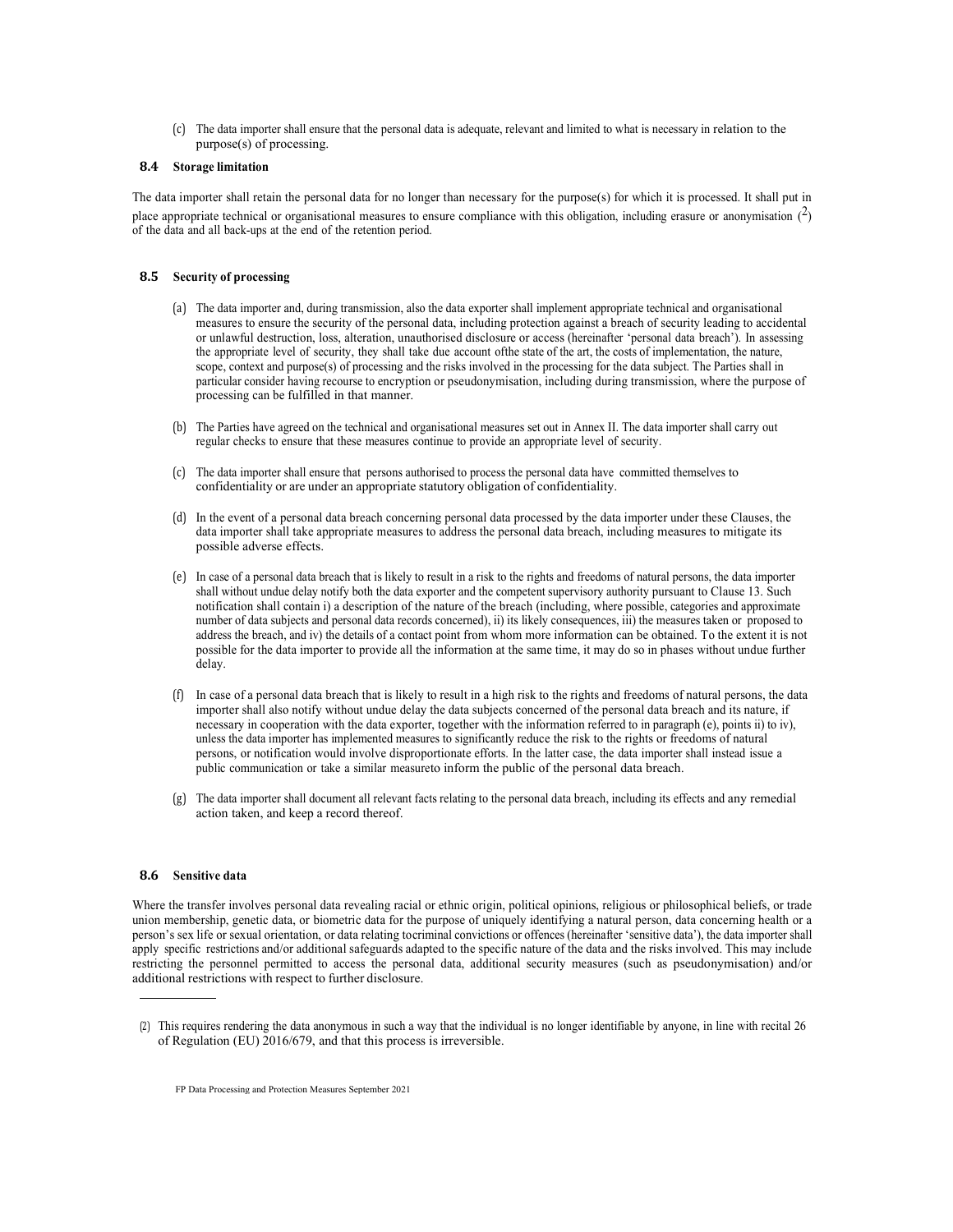## 8.7 Onward transfers

The data importer shall not disclose the personal data to a third party located outside the European Union  $(3)$  (in the same country as the data importer or in another third country, hereinafter 'onward transfer') unless the third party is or agrees to be bound by these Clauses, under the appropriate Module. Otherwise, an onward transfer by the data importer may only take place if:

- (i) it is to a country benefitting from an adequacy decision pursuant to Article 45 of Regulation (EU) 2016/679 that covers the onward transfer;
- (ii) the third party otherwise ensures appropriate safeguards pursuant to Articles 46 or 47 of Regulation (EU) 2016/679 with respect to the processing in question;
- (iii) the third party enters into a binding instrument with the data importer ensuring the same level of data protection as under these Clauses, and the data importer provides a copy of these safeguards to the data exporter;
- (iv) it is necessary for the establishment, exercise or defence of legal claims in the context of specific administrative, regulatory or judicial proceedings;
- (v) it is necessary in order to protect the vital interests of the data subject or of another natural person; or
- (vi) where none of the other conditions apply, the data importer has obtained the explicit consent of the data subject for an onward transfer in a specific situation, after having informed him/her of its purpose(s), the identity of the recipient and the possible risks of such transfer to him/her due to the lack of appropriate data protection safeguards. In this case, the data importer shall inform the data exporter and, at the request of the latter, shall transmit to it a copy of the information provided to the data subject.

Any onward transfer is subject to compliance by the data importer with all the other safeguards under these Clauses, in particular purpose limitation.

#### 8.8 Processing under the authority of the data importer

The data importer shall ensure that any person acting under its authority, including a processor, processes the data only on its instructions.

#### 8.9 Documentation and compliance

- (a) Each Party shall be able to demonstrate compliance with its obligations under these Clauses. In particular, the data importer shall keep appropriate documentation of the processing activities carried out under its responsibility.
- (b) The data importer shall make such documentation available to the competent supervisory authority on request.

# MODULE TWO: Transfer controller to processor

#### 8.1 Instructions

- (a) The data importer shall process the personal data only on documented instructions from the data exporter. The data exporter may give such instructions throughout the duration of the contract.
- (b) The data importer shall immediately inform the data exporter if it is unable to follow those instructions.

### 8.2 Purpose limitation

The data importer shall process the personal data only for the specific purpose(s) of the transfer, as set out in Annex I. B, unless on further instructions from the data exporter.

<sup>(3)</sup> The Agreement on the European Economic Area (EEA Agreement) provides for the extension of the European Union's internal marketto the three EEA States Iceland, Liechtenstein and Norway. The Union data protection legislation, including Regulation (EU) 2016/679, is covered by the EEA Agreement and has been incorporated into Annex XI thereto. Therefore, any disclosure by the data importer to a third party located in the EEA does not qualify as an onward transfer for the purpose of these Clauses.

FP Data Processing and Protection Measures September 2021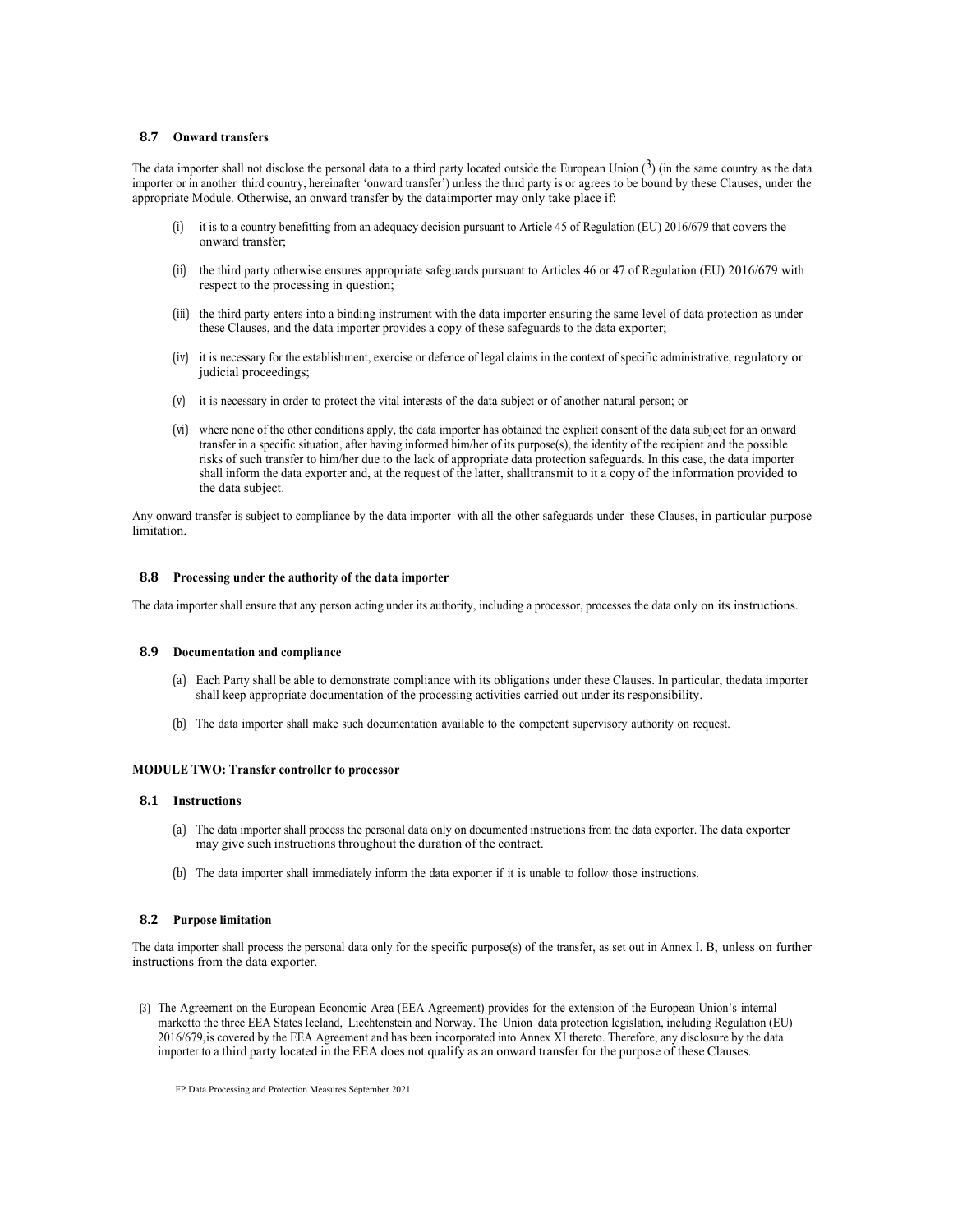#### 8.3 Transparency

On request, the data exporter shall make a copy of these Clauses, including the Appendix as completed by the Parties, available to the data subject free of charge. To the extent necessary to protect business secrets or other confidential information, including the measures described in Annex II and personal data, the data exporter may redact part of the text of the Appendix to these Clauses prior to sharing a copy, but shall provide a meaningful summary where the data subject would otherwise not be able to understand the its content or exercise his/her rights. On request, the Parties shall provide the data subject with the reasons for the redactions, to the extent possible without revealing the redacted information. This Clause is without prejudice to the obligations of the data exporter under Articles 13 and 14 of Regulation (EU) 2016/679.

# 8.4 Accuracy

If the data importer becomes aware that the personal data it has received is inaccurate, or has become outdated, it shall inform the data exporter without undue delay. In this case, the data importer shall cooperate with the data exporter to erase or rectify the data.

#### 8.5 Duration of processing and erasure or return of data

Processing by the data importer shall only take place for the duration specified in Annex I.B. After the end of the provision of the processing services, the data importer shall, at the choice of the data exporter, delete all personal data processed on behalf of the data exporter and certify to the data exporter that it has done so, or return to the data exporter all personal data processed on its behalf and delete existing copies. Until the data is deleted or returned, the data importer shall continue to ensure compliance with these Clauses. In case of local laws applicable to the data importer that prohibit return or deletion of the personal data, the data importer warrants that it will continue to ensure compliance with these Clauses and will only process it to the extent and for as long as required under that local law. This is without prejudice to Clause 14, in particular the requirement for the data importer under Clause 14(e) to notify the data exporter throughout the duration of the contract if it has reason to believe that it is or has become subject to laws or practices not in line with the requirements under Clause 14(a).

## 8.6 Security of processing

- (a) The data importer and, during transmission, also the data exporter shall implement appropriate technical and organisational measures to ensure the security of the data, including protection against a breach of security leading to accidental or unlawful destruction, loss, alteration, unauthorised disclosure or access to that data (hereinafter 'personal data breach'). In assessing the appropriate level of security, the Parties shall take due account of the state of the art, the costs of implementation, the nature, scope, context and purpose(s) of processing and the risks involved in the processing for the data subjects. The Parties shall in particular consider having recourse to encryption or pseudonymisation, including during transmission, where the purpose of processing can be fulfilled in that manner. In case of pseudonymisation, the additional information for attributing the personal data to a specific data subject shall, where possible, remain under the exclusive control of the data exporter. In complying with its obligations under this paragraph, the data importer shall at least implement the technical and organisational measures specified in Annex II. The data importer shall carry out regular checks to ensure that these measures continue to provide an appropriate level of security.
- (b) The data importer shall grant access to the personal data to members of its personnel only to the extent strictly necessary for the implementation, management and monitoring of the contract. It shall ensure that persons authorised to process the personal data have committed themselves to confidentiality or are under an appropriate statutory obligation of confidentiality.
- (c) In the event of a personal data breach concerning personal data processed by the data importer under these Clauses, the data importer shall take appropriate measures to address the breach, including measures to mitigate its adverse effects. The data importer shall also notify the data exporter without undue delay after having become aware of the breach. Such notification shall contain the details of a contact point where more information can be obtained, a description of the nature of the breach (including, where possible, categories and approximate number of data subjects and personal data records concerned), its likely consequences and the measures taken or proposed to address the breach including, where appropriate, measures to mitigate its possible adverse effects. Where, and in so far as, it is not possible to provide all information at the same time, the initial notification shall contain the information then available and further information shall, as it becomes available, subsequently be provided without undue delay.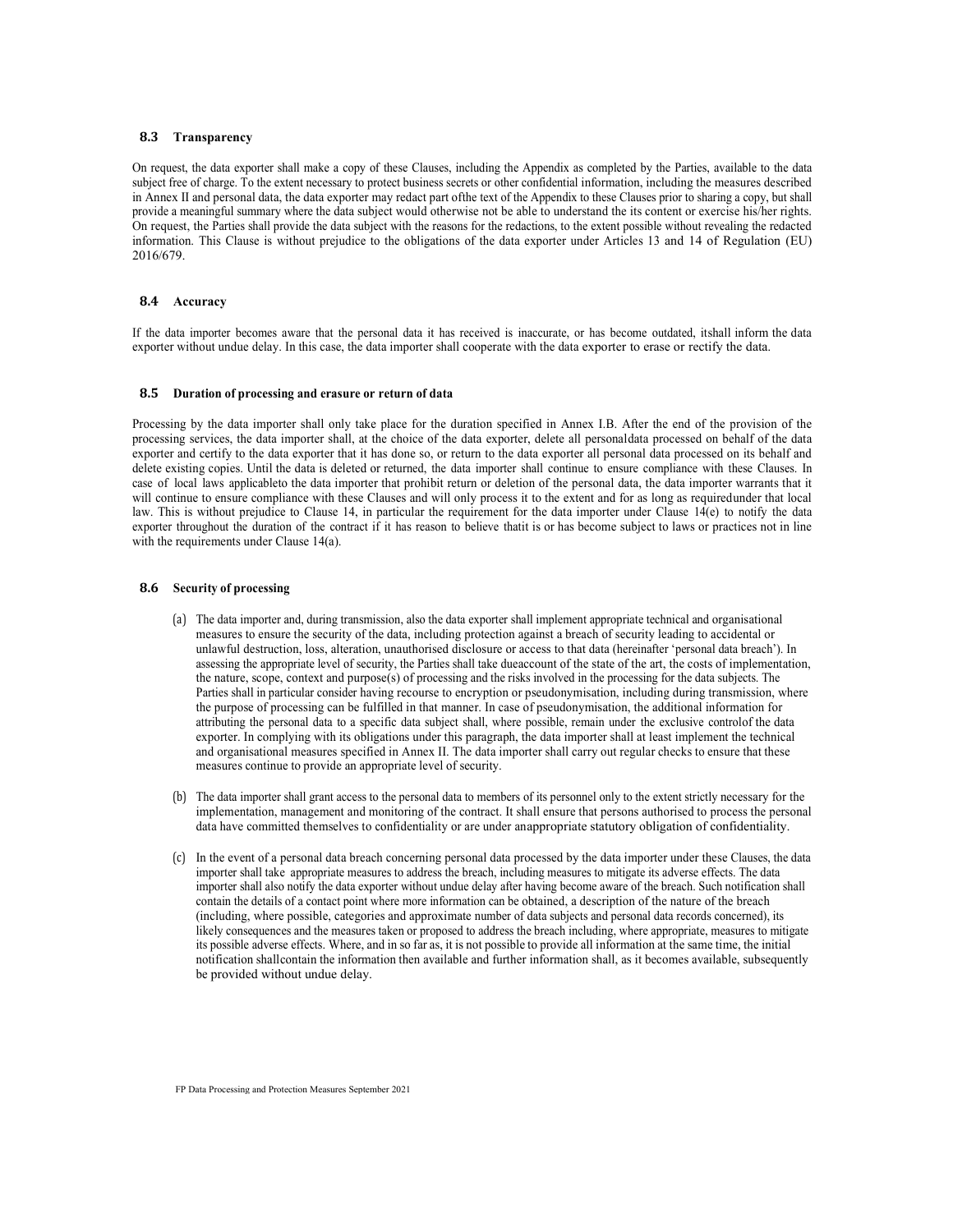(d) The data importer shall cooperate with and assist the data exporter to enable the data exporter to comply with its obligations under Regulation (EU) 2016/679, in particular to notify the competent supervisory authority and the affected data subjects, taking into account the nature of processing and the information available to the data importer.

#### 8.7 Sensitive data

Where the transfer involves personal data revealing racial or ethnic origin, political opinions, religious or philosophical beliefs, or trade union membership, genetic data, or biometric data for the purpose of uniquely identifying a natural person, data concerning health or a person's sex life or sexual orientation, or data relating to criminal convictions and offences (hereinafter 'sensitive data'), the data importer shall apply the specific restrictions and/or additional safeguards described in Annex I.B.

## 8.8 Onward transfers

The data importer shall only disclose the personal data to a third party on documented instructions from the data exporter. In addition, the data may only be disclosed to a third party located outside the European Union  $(4)$  (in the same country as the data importer or in another third country, hereinafter 'onward transfer') if the third party is or agrees to be bound by these Clauses, under the appropriate Module, or if:

- (i) the onward transfer is to a country benefitting from an adequacy decision pursuant to Article 45 of Regulation (EU) 2016/679 that covers the onward transfer;
- the third party otherwise ensures appropriate safeguards pursuant to Articles 46 or 47 Regulation of (EU) 2016/679 with respect to the processing in question;
- (iii) the onward transfer is necessary for the establishment, exercise or defence of legal claims in the context of specific administrative, regulatory or judicial proceedings; or
- (iv) the onward transfer is necessary in order to protect the vital interests of the data subject or of another natural person.

Any onward transfer is subject to compliance by the data importer with all the other safeguards under these Clauses, in particular purpose limitation.

#### 8.9 Documentation and compliance

- (a) The data importer shall promptly and adequately deal with enquiries from the data exporter that relate to the processing under these Clauses.
- (b) The Parties shall be able to demonstrate compliance with these Clauses. In particular, the data importer shall keep appropriate documentation on the processing activities carried out on behalf of the data exporter.
- (c) The data importer shall make available to the data exporter all information necessary to demonstrate compliance with the obligations set out in these Clauses and at the data exporter's request, allow for and contribute to audits of the processing activities covered by these Clauses, at reasonable intervals or if there are indications of non- compliance. In deciding on a review or audit, the data exporter may take into account relevant certifications held by the data importer.
- (d) The data exporter may choose to conduct the audit by itself or mandate an independent auditor. Audits may include inspections at the premises or physical facilities of the data importer and shall, where appropriate, be carried out with reasonable notice.
- (e) The Parties shall make the information referred to in paragraphs (b) and (c), including the results of any audits, available to the competent supervisory authority on request.
- (4) The Agreement on the European Economic Area (EEA Agreement) provides for the extension of the European Union's internal marketto the three EEA States Iceland, Liechtenstein and Norway. The Union data protection legislation, including Regulation (EU) 2016/679, is covered by the EEA Agreement and has been incorporated into Annex XI thereto. Therefore, any disclosure by the data importer to a third party located in the EEA does not qualify as an onward transfer for the purpose of these Clauses.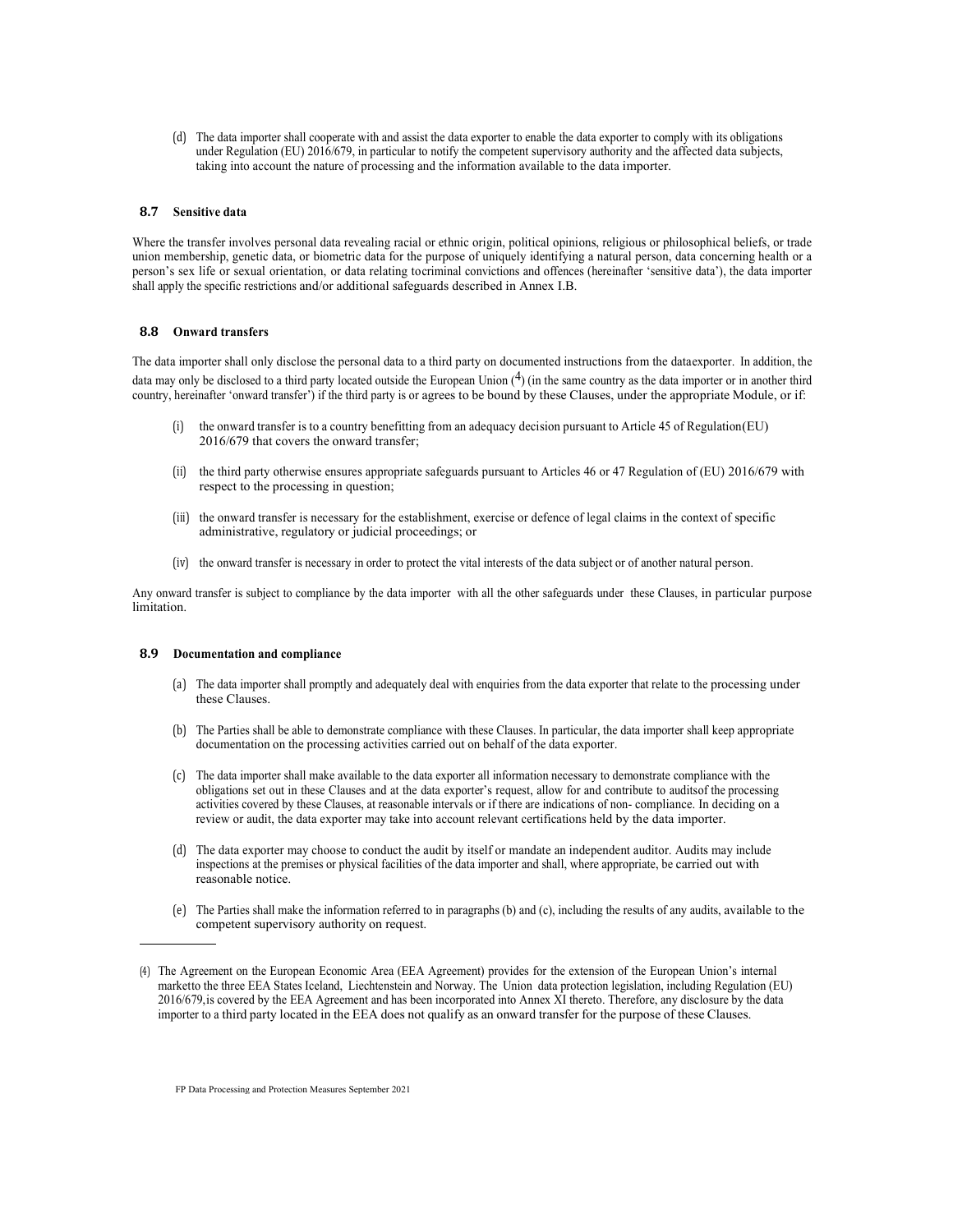## MODULE THREE: Transfer processor to processor

### 8.1 Instructions

- (a) The data exporter has informed the data importer that it acts as processor under the instructions of its controller(s), which the data exporter shall make available to the data importer prior to processing.
- (b) The data importer shall process the personal data only on documented instructions from the controller, as communicated to the data importer by the data exporter, and any additional documented instructions from the data exporter. Such additional instructions shall not conflict with the instructions from the controller. The controller or data exporter may give further documented instructions regarding the data processing throughout the duration of the contract.
- (c) The data importer shall immediately inform the data exporter if it is unable to follow those instructions. Where the data importer is unable to follow the instructions from the controller, the data exporter shall immediately notify the controller.
- (d) The data exporter warrants that it has imposed the same data protection obligations on the data importer as set out in the contract or other legal act under Union or Member State law between the controller and the data exporter  $(5)$ .

#### 8.2 Purpose limitation

The data importer shall process the personal data only for the specific purpose(s) of the transfer, as set out in Annex I. B., unless on further instructions from the controller, as communicated to the data importer by the data exporter, or from the data exporter.

## 8.3 Transparency

On request, the data exporter shall make a copy of these Clauses, including the Appendix as completed by the Parties, available to the data subject free of charge. To the extent necessary to protect business secrets or other confidential information, including personal data, the data exporter may redact part of the text of the Appendix prior to sharing a copy, but shall provide a meaningful summary where the data subject would otherwise not be able to understand its content or exercise his/her rights. On request, the Parties shall provide the data subject with the reasons for the redactions, to the extent possible without revealing the redacted information.

## 8.4 Accuracy

If the data importer becomes aware that the personal data it has received is inaccurate, or has become outdated, it shall inform the data exporter without undue delay. In this case, the data importer shall cooperate with the data exporter to rectify or erase the data.

#### 8.5 Duration of processing and erasure or return of data

Processing by the data importer shall only take place for the duration specified in Annex I.B. After the end of the provision of the processing services, the data importer shall, at the choice of the data exporter, delete all personal data processed on behalf of the controller and certify to the data exporter that it has done so, or return to the data exporter all personal data processed on its behalf and delete existing copies. Until the data is deleted or returned, the data importer shall continue to ensure compliance with these Clauses. In case of local laws applicable to the data importer that prohibit return or deletion of the personal data, the data importer warrants that it will continue to ensure compliance with these Clauses and will only process it to the extent and for as long as required under that local law. This is without prejudice to Clause 14, in particular the requirement for the data importer under Clause 14(e) to notify the data exporter throughout the duration of the contract if it has reason to believe that it is or has become subject to laws or practices not in line with the requirements under Clause 14(a).

<sup>(5)</sup> See Article 28(4) of Regulation (EU) 2016/679 and, where the controller is an EU institution or body, Article 29(4) of Regulation (EU) 2018/1725.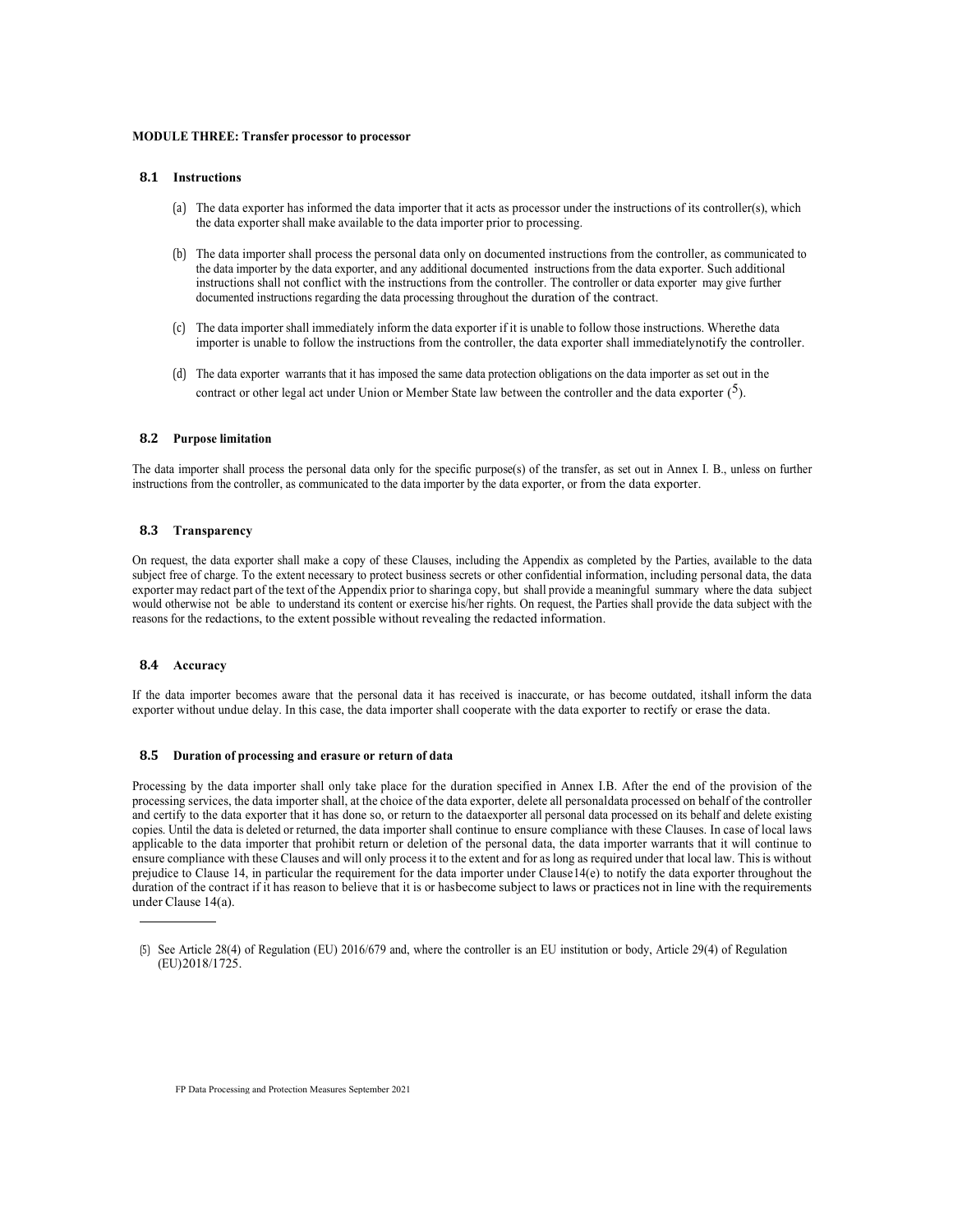## 8.6 Security of processing

- (a) The data importer and, during transmission, also the data exporter shall implement appropriate technical and organisational measures to ensure the security of the data, including protection against a breach of security leading to accidental or unlawful destruction, loss, alteration, unauthorised disclosure or access to that data (hereinafter 'personal data breach'). In assessing the appropriate level of security, they shall take due account of the state of the art, the costs of implementation, the nature, scope, context and purpose(s) of processing and the risks involved in the processing for the data subject. The Parties shall in particular consider having recourse to encryption or pseudonymisation, including during transmission, where the purpose of processing can be fulfilled in that manner. In case of pseudonymisation, the additional information for attributing the personal data to a specific data subject shall, where possible, remain under the exclusive control of the data exporter or the controller. In complying with its obligations under this paragraph, the data importer shall at least implement the technical and organisational measures specified in Annex II. The data importer shall carry out regular checks to ensure that these measures continue to provide an appropriate level of security.
- (b) The data importer shall grant access to the data to members of its personnel only to the extent strictly necessary for the implementation, management and monitoring of the contract. It shall ensure that persons authorised toprocess the personal data have committed themselves to confidentiality or are under an appropriate statutory obligation of confidentiality.
- (c) In the event of a personal data breach concerning personal data processed by the data importer under these Clauses, the data importer shall take appropriate measures to address the breach, including measures to mitigate its adverse effects. The data importer shall also notify, without undue delay, the data exporter and, where appropriate and feasible, the controller after having become aware of the breach. Such notification shall contain the details of a contact point where more information can be obtained, a description of the nature of the breach (including, where possible, categories and approximate number of data subjects and personal data records concerned), its likely consequences and the measures taken or proposed to address the data breach, including measures to mitigate its possible adverse effects. Where, and in so far as, it is not possible to provide all information at the same time, the initial notification shall contain the information then available and further information shall, as it becomes available, subsequently be provided without undue delay.
- (d) The data importer shall cooperate with and assist the data exporter to enable the data exporter to comply with its obligations under Regulation (EU) 2016/679, in particular to notify its controller so that the latter may in turnnotify the competent supervisory authority and the affected data subjects, taking into account the nature of processing and the information available to the data importer.

## 8.7 Sensitive data

Where the transfer involves personal data revealing racial or ethnic origin, political opinions, religious or philosophical beliefs, or trade union membership, genetic data, or biometric data for the purpose of uniquely identifying a natural person, data concerning health or a person's sex life or sexual orientation, or data relating to criminal convictions and offences (hereinafter 'sensitive data'), the data importer shall apply the specific restrictions and/or additional safeguards set out in Annex I.B.

## 8.8 Onward transfers

The data importer shall only disclose the personal data to a third party on documented instructions from the controller, as communicated to the data importer by the data exporter. In addition, the data may only be disclosed toa third party located outside the European Union  $(6)$  (in the same country as the data importer or in another third country, hereinafter 'onward transfer') if the third party is or agrees to be bound by these Clauses, under the appropriate Module, or if:

the onward transfer is to a country benefitting from an adequacy decision pursuant to Article 45 of Regulation (EU) 2016/679 that covers the onward transfer;

<sup>(6)</sup> The Agreement on the European Economic Area (EEA Agreement) provides for the extension of the European Union's internal market to the three EEA States Iceland, Liechtenstein and Norway. The Union data protection legislation, including Regulation (EU) 2016/679, is covered by the EEA Agreement and has been incorporated into Annex XI thereto. Therefore, any disclosure by the data importer to a third party located in the EEA does not qualify as an onward transfer for the purposes of these Clauses.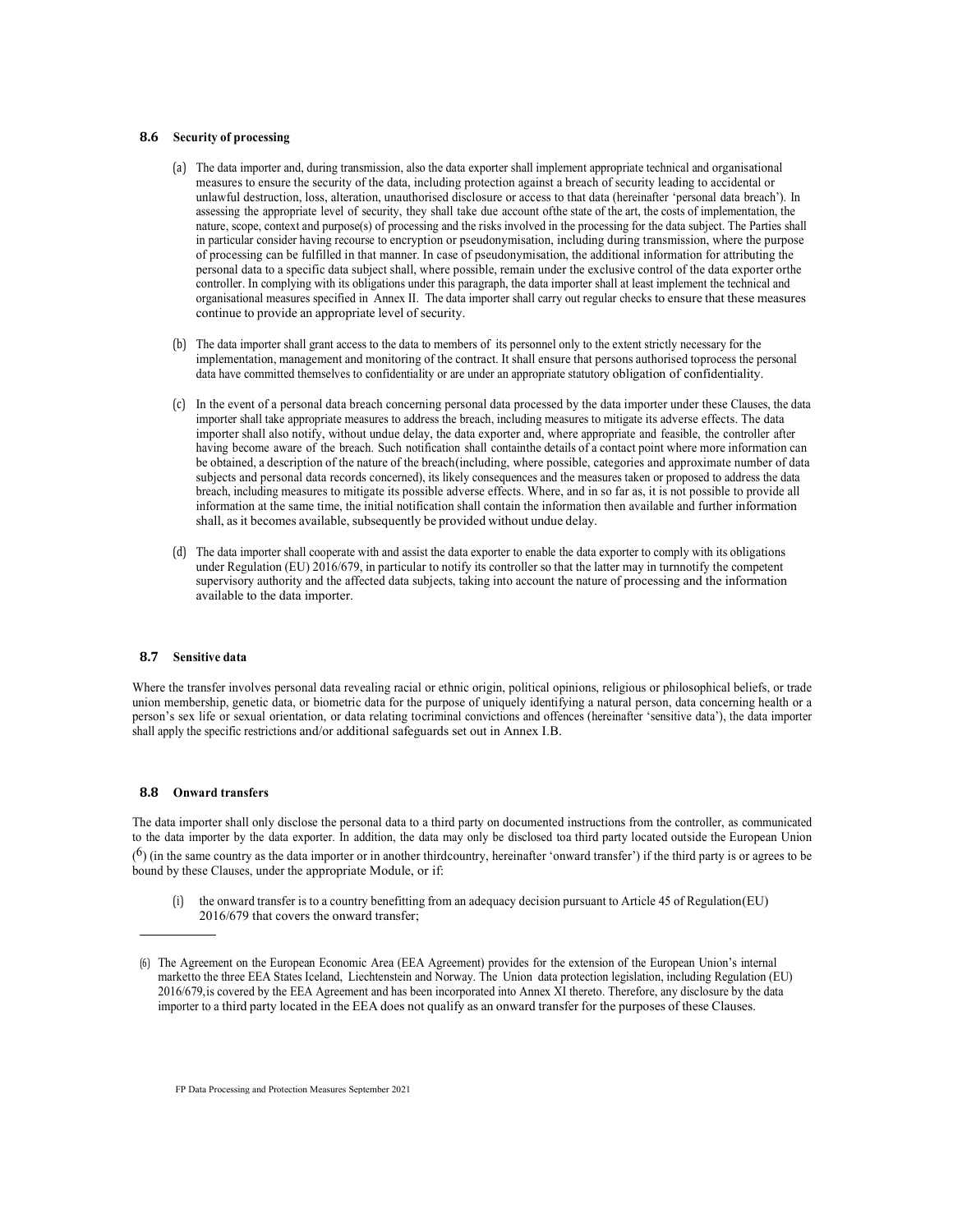- (ii) the third party otherwise ensures appropriate safeguards pursuant to Articles 46 or 47 of Regulation (EU) 2016/679;
- (iii) the onward transfer is necessary for the establishment, exercise or defence of legal claims in the context of specific administrative, regulatory or judicial proceedings; or
- (iv) the onward transfer is necessary in order to protect the vital interests of the data subject or of another natural person.

Any onward transfer is subject to compliance by the data importer with all the other safeguards under these Clauses, in particular purpose limitation.

#### 8.9 Documentation and compliance

- (a) The data importer shall promptly and adequately deal with enquiries from the data exporter or the controller that relate to the processing under these Clauses.
- (b) The Parties shall be able to demonstrate compliance with these Clauses. In particular, the data importer shall keep appropriate documentation on the processing activities carried out on behalf of the controller.
- (c) The data importer shall make all information necessary to demonstrate compliance with the obligations set out in these Clauses available to the data exporter, which shall provide it to the controller.
- (d) The data importer shall allow for and contribute to audits by the data exporter of the processing activities covered by these Clauses, at reasonable intervals or if there are indications of non-compliance. The same shall apply where the data exporter requests an audit on instructions of the controller. In deciding on an audit, the data exporter may take into account relevant certifications held by the data importer.
- (e) Where the audit is carried out on the instructions of the controller, the data exporter shall make the results available to the controller.
- (f) The data exporter may choose to conduct the audit by itself or mandate an independent auditor. Audits may include inspections at the premises or physical facilities of the data importer and shall, where appropriate, be carried out with reasonable notice.
- (g) The Parties shall make the information referred to in paragraphs (b) and (c), including the results of any audits, available to the competent supervisory authority on request.

#### MODULE FOUR: Transfer processor to controller (Not applicable to Forcepoint Personal Data Processing)

## 8.1 Instructions

- (a) The data exporter shall process the personal data only on documented instructions from the data importer acting as its controller.
- (b) The data exporter shall immediately inform the data importer if it is unable to follow those instructions, including if such instructions infringe Regulation (EU) 2016/679 or other Union or Member State dataprotection law.
- (c) The data importer shall refrain from any action that would prevent the data exporter from fulfilling its obligations under Regulation (EU) 2016/679, including in the context of sub-processing or as regards cooperation with competent supervisory authorities.
- (d) After the end of the provision of the processing services, the data exporter shall, at the choice of the data importer, delete all personal data processed on behalf of the data importer and certify to the data importer that it has done so, or return to the data importer all personal data processed on its behalf and delete existing copies.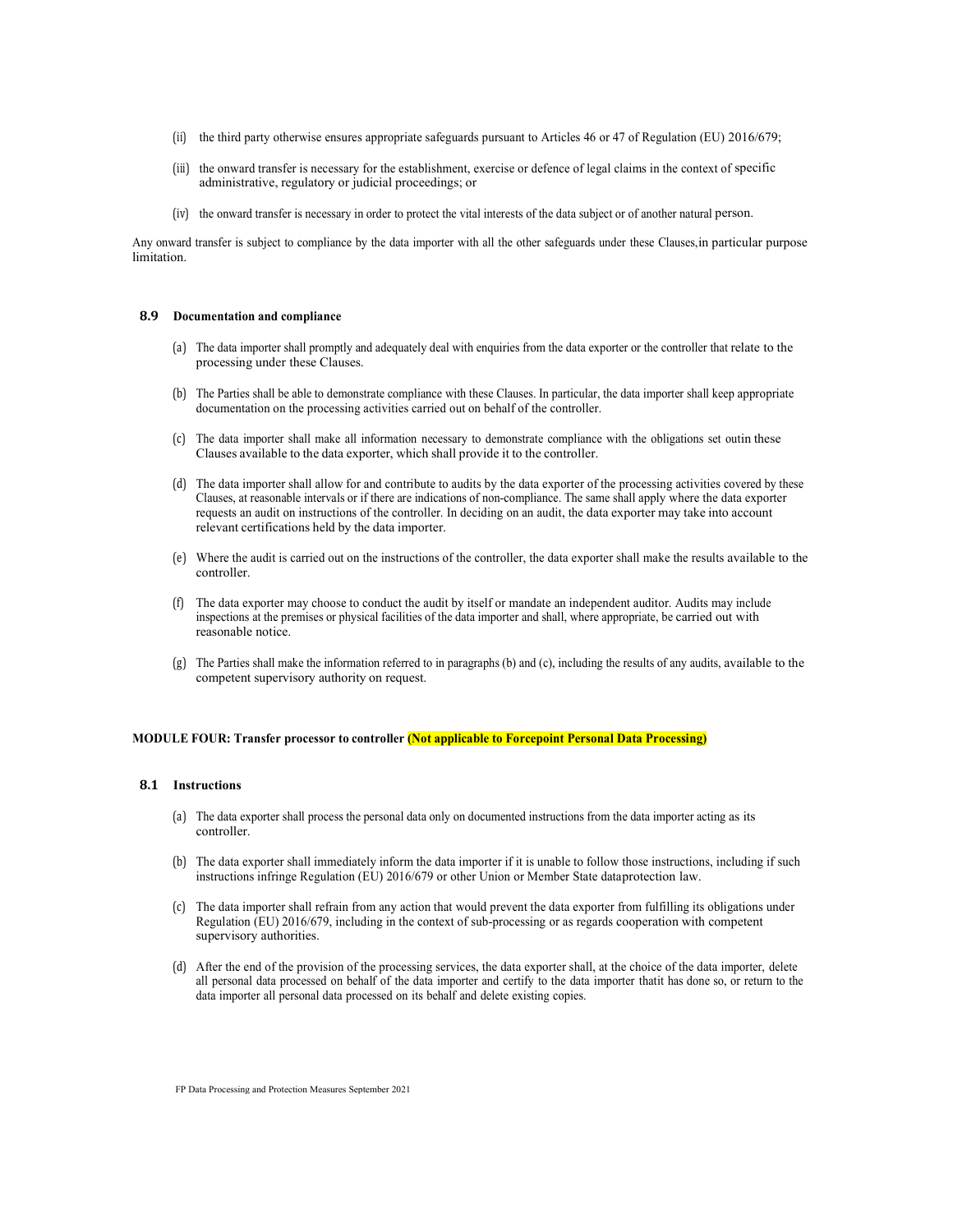# 8.2 Security of processing

- (a) The Parties shall implement appropriate technical and organisational measures to ensure the security of the data, including during transmission, and protection against a breach of security leading to accidental or unlawful destruction, loss, alteration, unauthorised disclosure or access (hereinafter 'personal data breach'). In assessing the appropriate level of security, they shall take due account of the state of the art, the costs of implementation, the nature of the personal data  $(7)$ , the nature, scope, context and purpose(s) of processing and the risks involved in the processing for the data subjects, and in particular consider having recourse to encryption or pseudonymisation, including during transmission, where the purpose of processing can be fulfilled in that manner.
- (b) The data exporter shall assist the data importer in ensuring appropriate security of the data in accordance with paragraph (a). In case of a personal data breach concerning the personal data processed by the data exporterunder these Clauses, the data exporter shall notify the data importer without undue delay after becoming aware of it and assist the data importer in addressing the breach.
- (c) The data exporter shall ensure that persons authorised to process the personal data have committed themselves to confidentiality or are under an appropriate statutory obligation of confidentiality.

## 8.3 Documentation and compliance

- (a) The Parties shall be able to demonstrate compliance with these Clauses.
- (b) The data exporter shall make available to the data importer all information necessary to demonstrate compliance with its obligations under these Clauses and allow for and contribute to audits.

Clause 9

### Use of sub-processors

## MODULE TWO: Transfer controller to processor

(a) OPTION 1: SPECIFIC PRIOR AUTHORISATION The data importer shall not sub-contract any of its processing activities performed on behalf of the data exporter under these Clauses to a sub-processor without the data exporter's prior specific written authorisation. The data importer shall submit the request for specific authorisation at least [Specify time period] prior to the engagement of the sub-processor, together with the information necessary to enable the data exporter to decide on the authorisation. The list of sub-processors already authorised by the data exporter can be found in Annex III. The Parties shall keep Annex III up to date. (Not applicable to Forcepoint Personal Data Processing)

OPTION 2: GENERAL WRITTEN AUTHORISATION The data importer has the data exporter's general authorisation for the engagement of sub-processor(s) from an agreed list. The data importer shall specifically inform the data exporter in writing of any intended changes to that list through the addition or replacement of sub-processors at least [Specify time period] in advance, thereby giving the data exporter sufficient time to be able to object to such changes prior to the engagement of the sub-processor(s). The data importer shall provide the data exporter with the information necessary to enable the data exporter to exercise its right to object.

(b) Where the data importer engages a sub-processor to carry out specific processing activities (on behalf of the data exporter), it shall do so by way of a written contract that provides for, in substance, the same data protection obligations as those binding the data importer under these Clauses, including in terms of third-party beneficiary rights for data subjects.  $(8)$  The Parties agree that, by complying with this Clause, the data importer fulfils its obligations under Clause 8.8. The data importer shall ensure that the subprocessor complies with the obligations to which the data importer is subject pursuant to these Clauses.

<sup>(7)</sup> This includes whether the transfer and further processing involves personal data revealing racial or ethnic origin, political opinions, religious or philosophical beliefs, or trade union membership, genetic data or biometric data for the purpose of uniquely identifying a natural person, data concerning health or a person's sex life or sexual orientation, or data relating to criminal convictions or offences.

<sup>(8)</sup> This requirement may be satisfied by the sub-processor acceding to these Clauses under the appropriate Module, in accordance with Clause 7.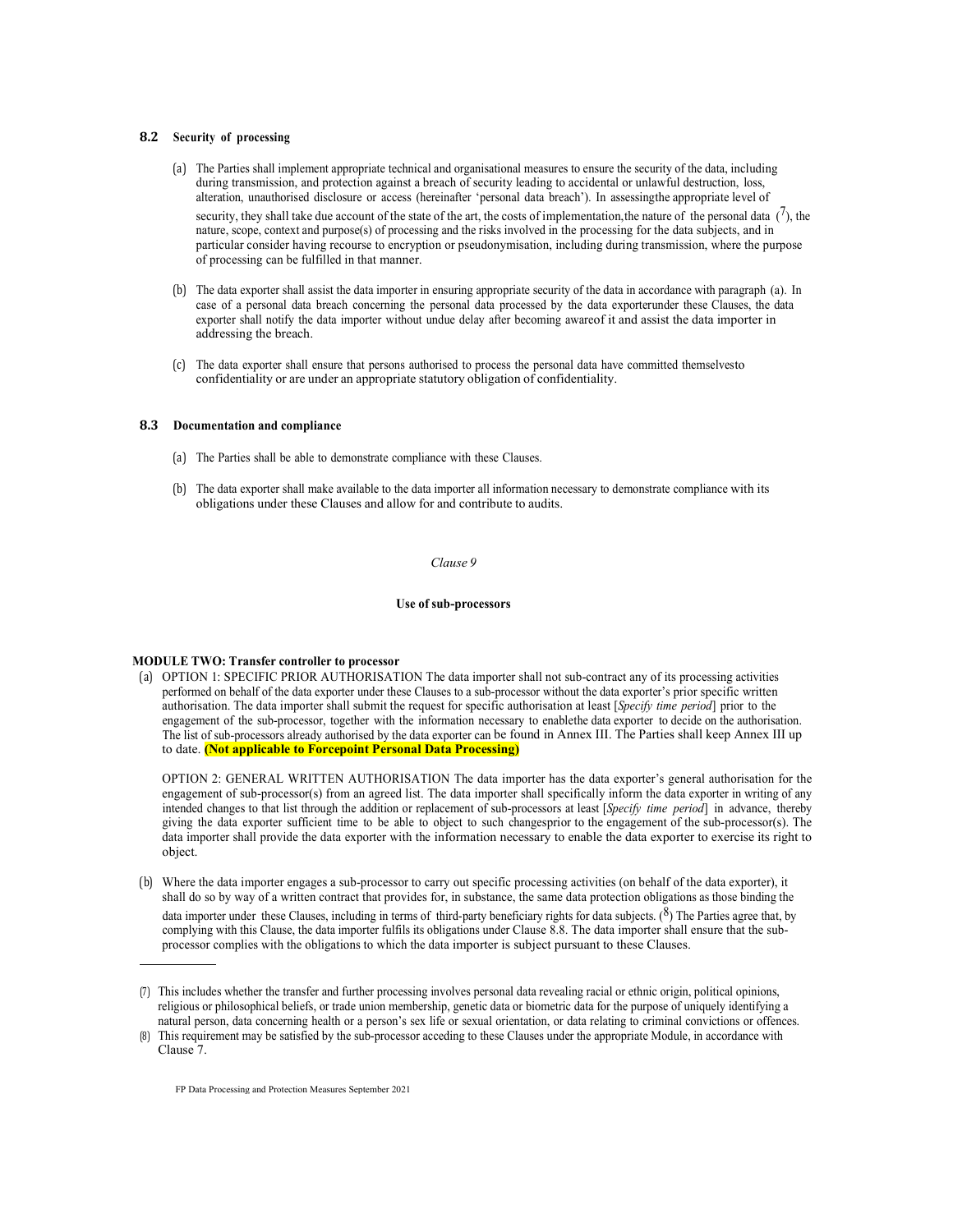- (c) The data importer shall provide, at the data exporter's request, a copy of such a sub-processor agreement and any subsequent amendments to the data exporter. To the extent necessary to protect business secrets or other confidential information, including personal data, the data importer may redact the text of the agreement prior to sharing a copy.
- (d) The data importer shall remain fully responsible to the data exporter for the performance of the sub-processor's obligations under its contract with the data importer. The data importer shall notify the data exporter of any failure by the sub-processor to fulfil its obligations under that contract.
- (e) The data importer shall agree a third-party beneficiary clause with the sub-processor whereby in the event the data importer has factually disappeared, ceased to exist in law or has become insolvent – the data exporter shall have the right to terminate the subprocessor contract and to instruct the sub-processor to erase or return the personal data.

#### MODULE THREE: Transfer processor to processor

(a) OPTION 1: SPECIFIC PRIOR AUTHORISATION The data importer shall not sub-contract any of its processing activities performed on behalf of the data exporter under these Clauses to a sub-processor without the prior specific written authorisation of the controller. The data importer shall submit the request for specific authorisation at least [Specify time period] prior to the engagement of the sub-processor, together with the information necessary to enable the controller to decide on the authorisation. It shall inform the data exporter of such engagement. The list of sub- processors already authorised by the controller can be found in Annex III. The Parties shall keep Annex III up to date. (Not applicable to Forcepoint Personal Data Processing)

OPTION 2:GENERAL WRITTEN AUTHORISATION The data importer has the controller's general authorisation for the engagement of sub-processor(s) from an agreed list. The data importer shall specifically inform the controller in writing of any intended changes to that list through the addition or replacement of sub-processors at least [Specify time period] in advance, thereby giving the controller sufficient time to be able to object to such changes prior to the engagement of the sub-processor(s). The data importer shall provide the controller with the information necessary to enable the controller to exercise its right to object. The data importer shall inform the data exporter of the engagement of the sub-processor(s).

- (b) Where the data importer engages a sub-processor to carry out specific processing activities (on behalf of the controller), it shall do so by way of a written contract that provides for, in substance, the same data protection obligations as those binding the data importer under these Clauses, including in terms of third-party beneficiary rights for data subjects.  $(9)$  The Parties agree that, by complying with this Clause, the data importer fulfils its obligations under Clause 8.8. The data importer shall ensure that the sub-processor complies with the obligations to which the data importer is subject pursuant to these Clauses.
- (c) The data importer shall provide, at the data exporter's or controller's request, a copy of such a sub-processor agreement and any subsequent amendments. To the extent necessary to protect business secrets or other confidential information, including personal data, the data importer may redact the text of the agreement prior to sharing a copy.
- (d) The data importer shall remain fully responsible to the data exporter for the performance of the sub-processor's obligations under its contract with the data importer. The data importer shall notify the data exporter of any failure by the sub-processor to fulfil its obligations under that contract.
- (e) The data importer shall agree a third-party beneficiary clause with the sub-processor whereby in the event the data importer has factually disappeared, ceased to exist in law or has become insolvent – the data exporter shall have the right to terminate the subprocessor contract and to instruct the sub-processor to erase or return the personal data.

<sup>(9)</sup> This requirement may be satisfied by the sub-processor acceding to these Clauses under the appropriate Module, in accordance with Clause 7.

FP Data Processing and Protection Measures September 2021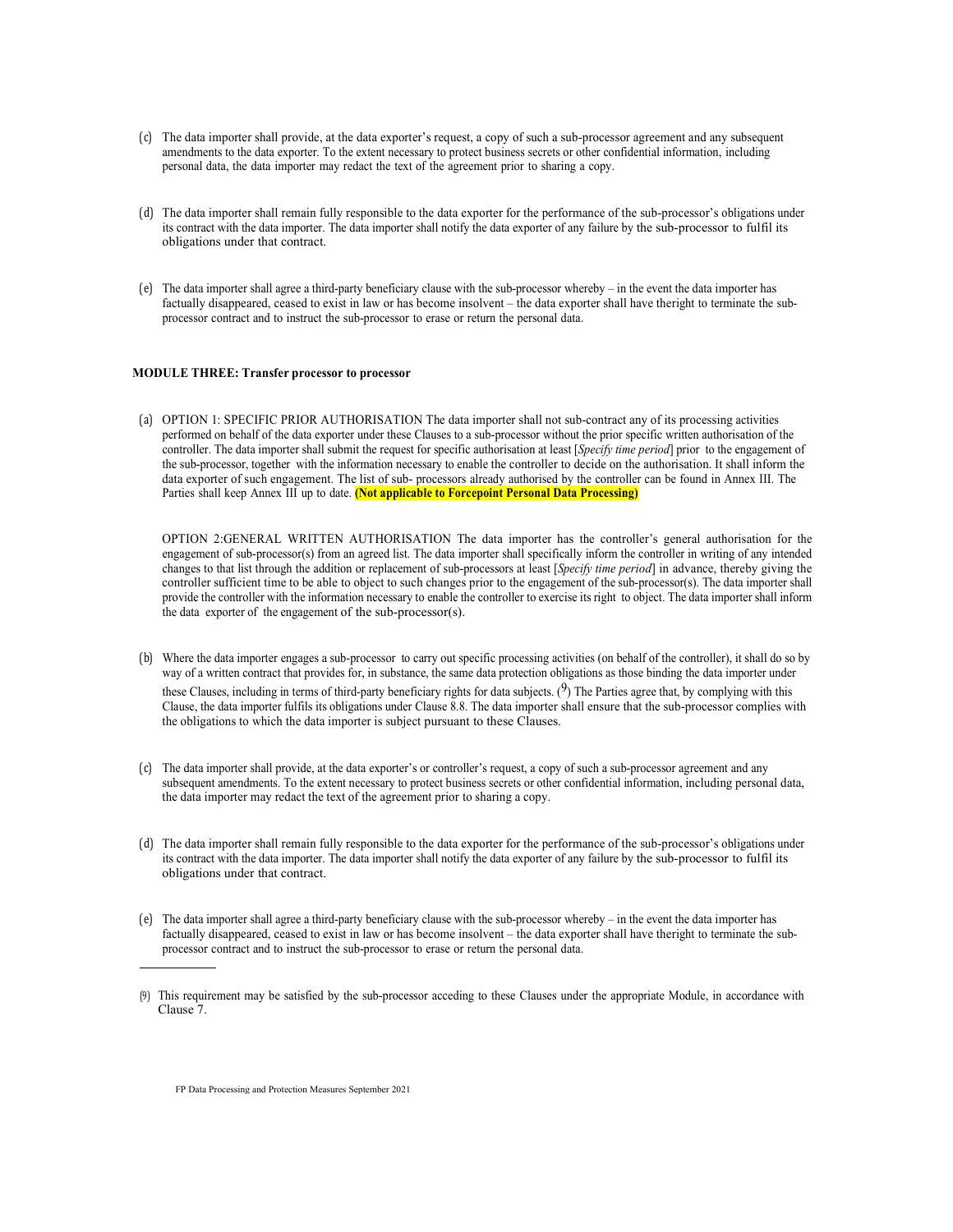#### Data subject rights

## MODULE ONE: Transfer controller to controller (Not applicable to Forcepoint Personal Data Processing)

- (a) The data importer, where relevant with the assistance of the data exporter, shall deal with any enquiries and requests it receives from a data subject relating to the processing of his/her personal data and the exercise of his/her rights under these Clauses without undue delay and at the latest within one month of the receipt of the enquiry or request.  $(^{10})$  The data importer shall take appropriate measures to facilitate such enquiries, requests and the exercise of data subject rights. Any information provided to the data subject shall be in an intelligible and easily accessible form, using clear and plain language.
- (b) In particular, upon request by the data subject the data importer shall, free of charge:
	- (i) provide confirmation to the data subject as to whether personal data concerning him/her is being processed and, where this is the case, a copy of the data relating to him/her and the information in Annex I; if personal data has been or will be onward transferred, provide information on recipients or categories of recipients (as appropriate with a view to providing meaningful information) to which the personal data has been or will be onward transferred, the purpose of such onward transfers and their ground pursuant to Clause 8.7; and provide information on the right to lodge a complaint with a supervisory authority in accordance with Clause 12(c)(i);
	- (ii) rectify inaccurate or incomplete data concerning the data subject;
	- (iii) erase personal data concerning the data subject if such data is being or has been processed in violation of any of these Clauses ensuring third-party beneficiary rights, or if the data subject withdraws the consent on which the processing is based.
- (c) Where the data importer processes the personal data for direct marketing purposes, it shall cease processing for such purposes if the data subject objects to it.
- (d) The data importer shall not make a decision based solely on the automated processing of the personal data transferred (hereinafter 'automated decision'), which would produce legal effects concerning the data subject or similarly significantly affect him/her, unless with the explicit consent of the data subject or if authorised to do so under the laws of the country of destination, provided that such laws lays down suitable measures to safeguard the data subject's rights and legitimate interests. In this case, the data importer shall, where necessary in cooperation with the data exporter:
	- (i) inform the data subject about the envisaged automated decision, the envisaged consequences and the logic involved; and
	- (ii) implement suitable safeguards, at least by enabling the data subject to contest the decision, express his/her point of view and obtain review by a human being.
- (e) Where requests from a data subject are excessive, in particular because of their repetitive character, the data importer may either charge a reasonable fee taking into account the administrative costs of granting the request or refuse to act on the request.
- (f) The data importer may refuse a data subject's request if such refusal is allowed under the laws of the country of destination and is necessary and proportionate in a democratic society to protect one of the objectives listed in Article 23(1) of Regulation (EU) 2016/679.
- (g) If the data importer intends to refuse a data subject's request, it shall inform the data subject of the reasons for the refusal and the possibility of lodging a complaint with the competent supervisory authority and/or seeking judicial redress.

# MODULE TWO: Transfer controller to processor

- (a) The data importer shall promptly notify the data exporter of any request it has received from a data subject. It shall not respond to that request itself unless it has been authorised to do so by the data exporter.
- (10) That period may be extended by a maximum of two more months, to the extent necessary taking into account the complexity and number of requests. The data importer shall duly and promptly inform the data subject of any such extension.

FP Data Processing and Protection Measures September 2021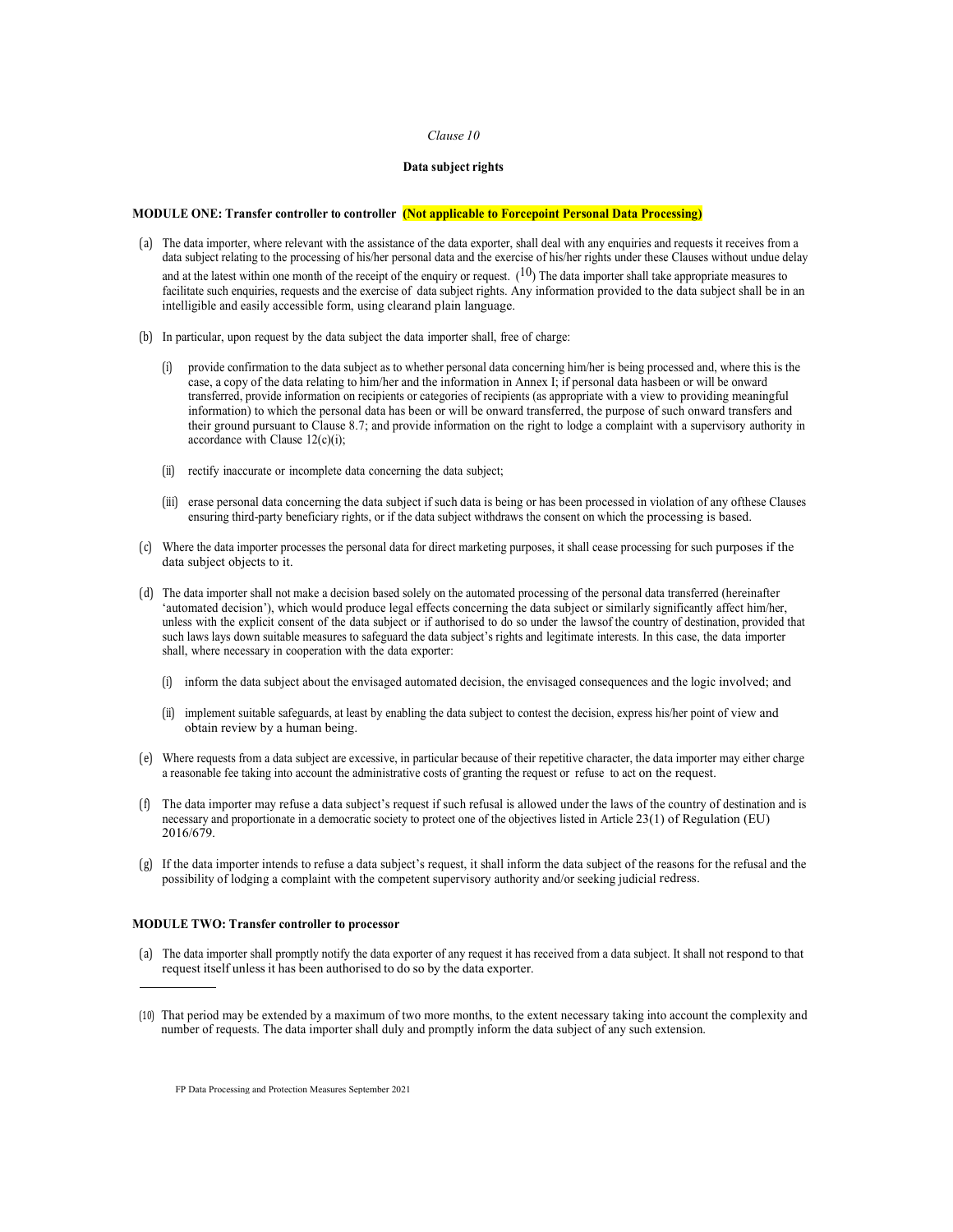- (b) The data importer shall assist the data exporter in fulfilling its obligations to respond to data subjects' requests for the exercise of their rights under Regulation (EU) 2016/679. In this regard, the Parties shall set out in Annex II the appropriate technical and organisational measures, taking into account the nature of the processing, by which the assistance shall be provided, as well as the scope and the extent of the assistance required.
- (c) In fulfilling its obligations under paragraphs (a) and (b), the data importer shall comply with the instructions from the data exporter.

#### MODULE THREE: Transfer processor to processor

- (a) The data importer shall promptly notify the data exporter and, where appropriate, the controller of any request it has received from a data subject, without responding to that request unless it has been authorised to do so by the controller.
- (b) The data importer shall assist, where appropriate in cooperation with the data exporter, the controller in fulfilling its obligations to respond to data subjects' requests for the exercise of their rights under Regulation (EU) 2016/679 or Regulation (EU) 2018/1725, as applicable. In this regard, the Parties shall set out in Annex II the appropriate technical and organisational measures, taking into account the nature of the processing, by which the assistance shall be provided, as well as the scope and the extent of the assistance required.
- (c) In fulfilling its obligations under paragraphs (a) and (b), the data importer shall comply with the instructions from the controller, as communicated by the data exporter.

#### MODULE FOUR: Transfer processor to controller (Not applicable to Forcepoint Personal Data Processing)

The Parties shall assist each other in responding to enquiries and requests made by data subjects under the local law applicable to the data importer or, for data processing by the data exporter in the EU, under Regulation (EU) 2016/679.

#### Clause 11

## Redress

(a) The data importer shall inform data subjects in a transparent and easily accessible format, through individual notice or on its website, of a contact point authorised to handle complaints. It shall deal promptly with any complaints it receives from a data subject.

[OPTION: The data importer agrees that data subjects may also lodge a complaint with an independent dispute resolution body  $\binom{11}{1}$  at no cost to the data subject. It shall inform the data subjects, in the manner set out in paragraph (a), of such redress mechanism and that they are not required to use it, or follow a particular sequence in seeking redress.]

MODULE ONE: Transfer controller to controller (Not applicable to Forcepoint Personal Data Processing)

#### MODULE TWO: Transfer controller to processor

#### MODULE THREE: Transfer processor to processor

- (b) In case of a dispute between a data subject and one of the Parties as regards compliance with these Clauses, that Party shall use its best efforts to resolve the issue amicably in a timely fashion. The Parties shall keep each other informed about such disputes and, where appropriate, cooperate in resolving them.
- (c) Where the data subject invokes a third-party beneficiary right pursuant to Clause 3, the data importer shall accept the decision of the data subject to:
	- (i) lodge a complaint with the supervisory authority in the Member State of his/her habitual residence or place of work, or the competent supervisory authority pursuant to Clause 13;
	- (ii) refer the dispute to the competent courts within the meaning of Clause 18.

<sup>(11)</sup> The data importer may offer independent dispute resolution through an arbitration body only if it is established in a country that has ratified the New York Convention on Enforcement of Arbitration Awards.

FP Data Processing and Protection Measures September 2021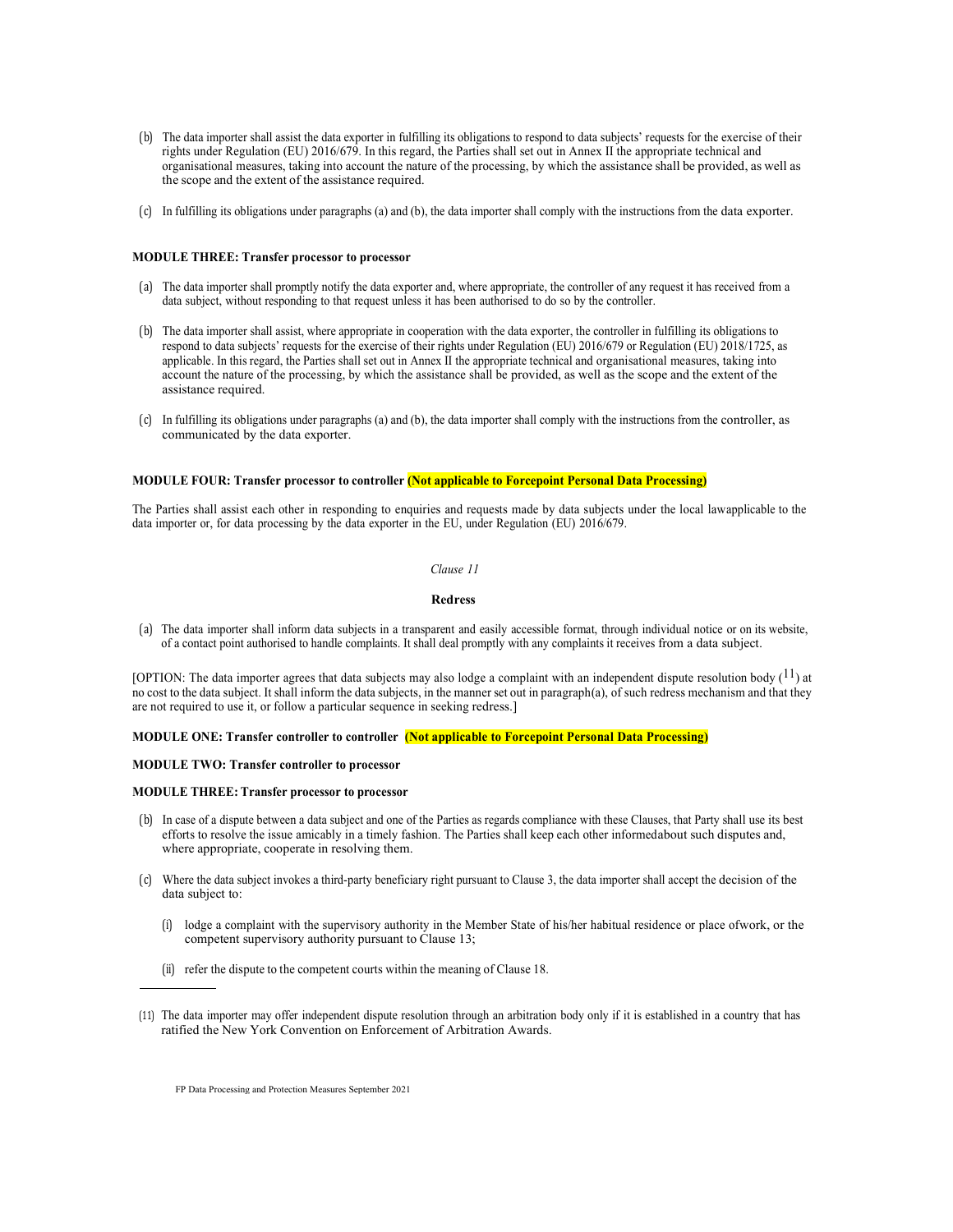- (d) The Parties accept that the data subject may be represented by a not-for-profit body, organisation or association under the conditions set out in Article 80(1) of Regulation (EU) 2016/679.
- (e) The data importer shall abide by a decision that is binding under the applicable EU or Member State law.
- (f) The data importer agrees that the choice made by the data subject will not prejudice his/her substantive and procedural rights to seek remedies in accordance with applicable laws.

## Liability

#### MODULE ONE: Transfer controller to controller (Not applicable to Forcepoint Personal Data Processing)

#### MODULE FOUR: Transfer processor to controller

- (a) Each Party shall be liable to the other Party/ies for any damages it causes the other Party/ies by any breach of these Clauses.
- (b) Each Party shall be liable to the data subject, and the data subject shall be entitled to receive compensation, for any material or non-material damages that the Party causes the data subject by breaching the third-party beneficiary rights under these Clauses. This is without prejudice to the liability of the data exporter under Regulation (EU) 2016/679.
- (c) Where more than one Party is responsible for any damage caused to the data subject as a result of a breach of these Clauses, all responsible Parties shall be jointly and severally liable and the data subject is entitled to bring an action in court against any of these Parties.
- (d) The Parties agree that if one Party is held liable under paragraph (c), it shall be entitled to claim back from the other Party/ies that part of the compensation corresponding to its/their responsibility for the damage.
- (e) The data importer may not invoke the conduct of a processor or sub-processor to avoid its own liability.

#### MODULE TWO: Transfer controller to processor

#### MODULE THREE: Transfer processor to processor

- (a) Each Party shall be liable to the other Party/ies for any damages it causes the other Party/ies by any breach of these Clauses.
- (b) The data importer shall be liable to the data subject, and the data subject shall be entitled to receive compensation, for any material or non-material damages the data importer or its sub-processor causes the data subject by breaching the third-party beneficiary rights under these Clauses.
- (c) Notwithstanding paragraph (b), the data exporter shall be liable to the data subject, and the data subject shall be entitled to receive compensation, for any material or non-material damages the data exporter or the data importer (or its sub- processor) causes the data subject by breaching the third-party beneficiary rights under these Clauses. This is without prejudice to the liability of the data exporter and, where the data exporter is a processor acting on behalf of a controller, to the liability of the controller under Regulation (EU) 2016/679 or Regulation (EU) 2018/1725, as applicable.
- (d) The Parties agree that if the data exporter is held liable under paragraph (c) for damages caused by the data importer (or its subprocessor), it shall be entitled to claim back from the data importer that part of the compensation corresponding to the data importer's responsibility for the damage.
- (e) Where more than one Party is responsible for any damage caused to the data subject as a result of a breach of these Clauses, all responsible Parties shall be jointly and severally liable and the data subject is entitled to bring an action in court against any of these Parties.
- (f) The Parties agree that if one Party is held liable under paragraph (e), it shall be entitled to claim back from the other Party/ies that part of the compensation corresponding to its/their responsibility for the damage.
- (g) The data importer may not invoke the conduct of a sub-processor to avoid its own liability.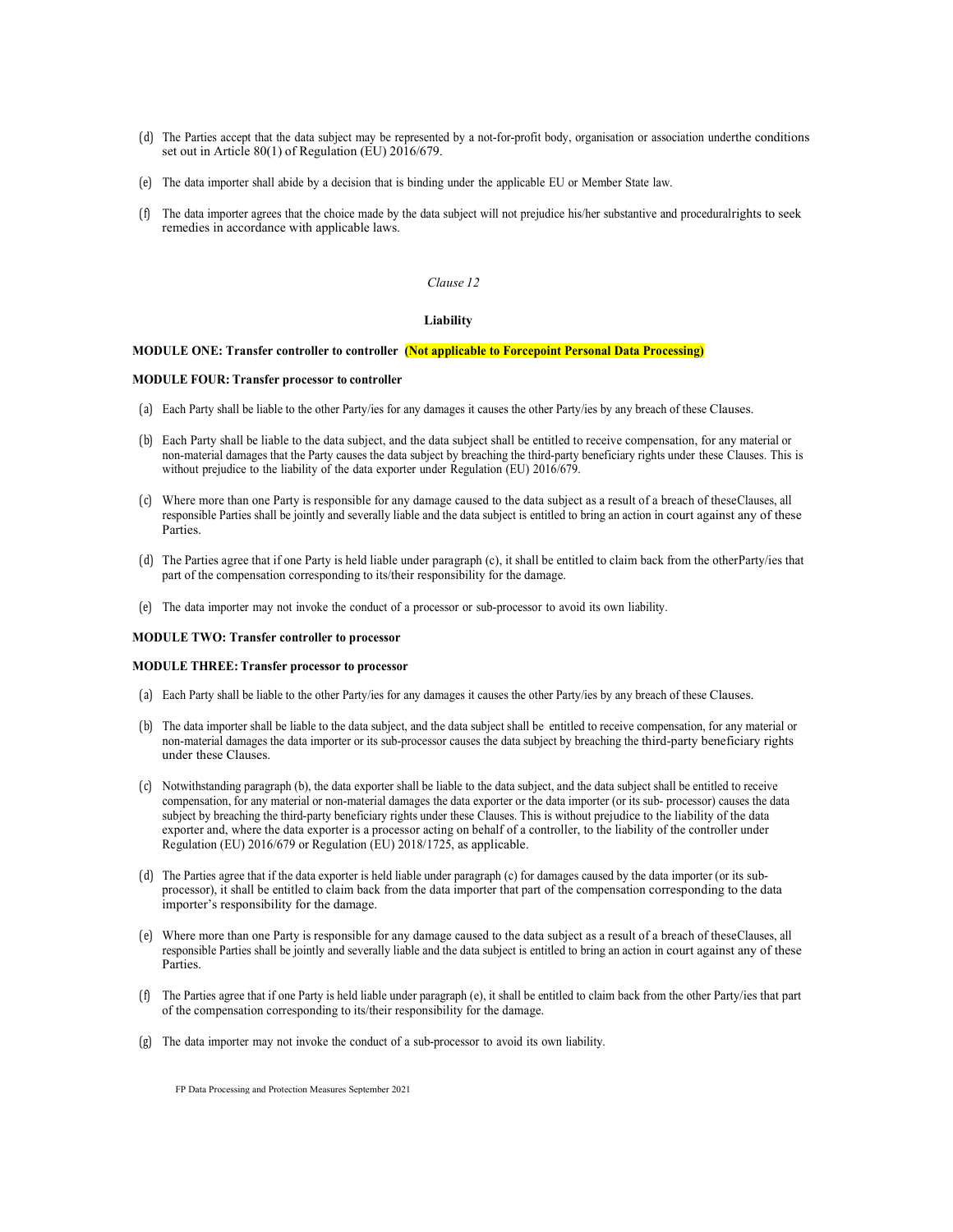## Supervision

#### MODULE ONE: Transfer controller to controller (Not applicable to Forcepoint Personal Data Processing)

#### MODULE TWO: Transfer controller to processor

## MODULE THREE: Transfer processor to processor

(a) [Where the data exporter is established in an EU Member State:] The supervisory authority with responsibility for ensuring compliance by the data exporter with Regulation (EU) 2016/679 as regards the data transfer, as indicated in Annex I.C, shall act as competent supervisory authority.

[Where the data exporter is not established in an EU Member State, but falls within the territorial scope of application of Regulation (EU) 2016/679 in accordance with its Article 3(2) and has appointed a representative pursuant to Article 27(1) of Regulation (EU) 2016/679:] The supervisory authority of the Member State in which the representative within the meaning of Article 27(1) of Regulation (EU) 2016/679 is established, as indicated in Annex I.C, shall act as competent supervisory authority.

[Where the data exporter is not established in an EU Member State, but falls within the territorial scope of application of Regulation (EU) 2016/679 in accordance with its Article 3(2) without however having to appoint a representative pursuant to Article 27(2) of Regulation (EU) 2016/679:] The supervisory authority of one of the Member States in which the data subjects whose personal data is transferred under these Clauses in relation to the offering of goods or services to them, or whose behaviour is monitored, are located, as indicated in Annex I.C, shall act as competent supervisory authority.

(b) The data importer agrees to submit itself to the jurisdiction of and cooperate with the competent supervisory authority in any procedures aimed at ensuring compliance with these Clauses. In particular, the data importer agrees to respond to enquiries, submit to audits and comply with the measures adopted by the supervisory authority, including remedial and compensatory measures. It shall provide the supervisory authority with written confirmation that the necessary actions have been taken.

SECTION III – LOCAL LAWS AND OBLIGATIONS IN CASE OF ACCESS BY PUBLIC AUTHORITIES

Clause 14

Local laws and practices affecting compliance with the Clauses

MODULE ONE: Transfer controller to controller (Not applicable to Forcepoint Personal Data Processing)

MODULE TWO: Transfer controller to processor

#### MODULE THREE: Transfer processor to processor

MODULE FOUR: Transfer processor to controller(where the EU processor combines the personal data received from the third countrycontroller with personal data collected by the processor in the EU) (Not applicable to Forcepoint Personal Data Processing)

- (a) The Parties warrant that they have no reason to believe that the laws and practices in the third country of destination applicable to the processing of the personal data by the data importer, including any requirements to disclose personal data or measures authorising access by public authorities, prevent the data importer from fulfilling its obligations under these Clauses. This is based on the understanding that laws and practices that respect the essence of the fundamental rights and freedoms and do not exceed what is necessary and proportionate in a democratic society to safeguard one of the objectives listed in Article 23(1) of Regulation (EU) 2016/679, are not in contradiction with these Clauses.
- (b) The Parties declare that in providing the warranty in paragraph (a), they have taken due account in particular of the following elements:
	- (i) the specific circumstances of the transfer, including the length of the processing chain, the number of actors involved and the transmission channels used; intended onward transfers; the type of recipient; the purpose of processing; the categories and format of the transferred personal data; the economic sector in which the transfer occurs; the storage location of the data transferred;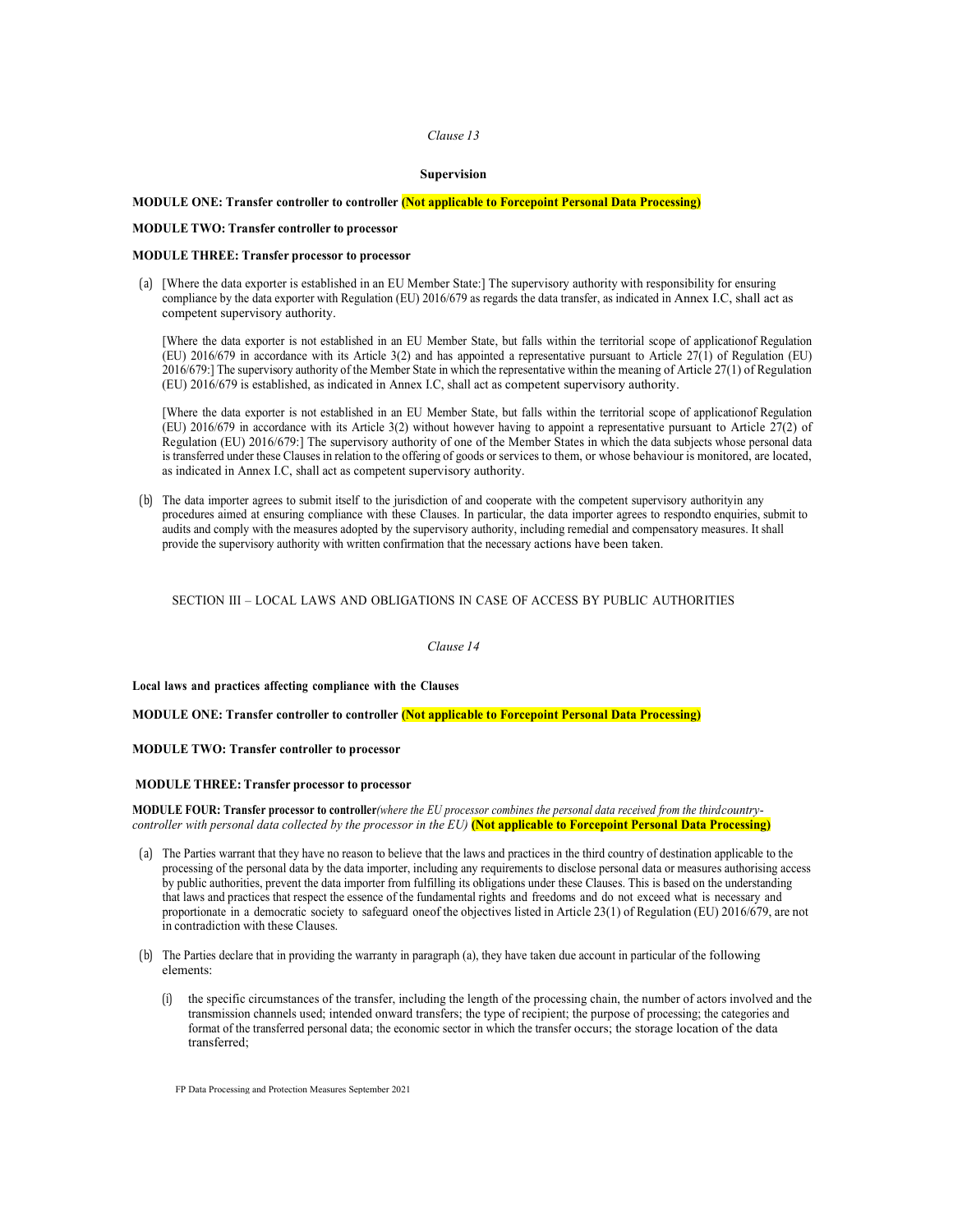- (ii) the laws and practices of the third country of destination– including those requiring the disclosure of data to public authorities or authorising access by such authorities – relevant in light of the specific circumstances of the transfer, and the applicable limitations and safeguards  $(12)$ ;
- (iii) any relevant contractual, technical or organisational safeguards put in place to supplement the safeguards under these Clauses, including measures applied during transmission and to the processing of the personal data in the country of destination.
- (c) The data importer warrants that, in carrying out the assessment under paragraph (b), it has made its best efforts to provide the data exporter with relevant information and agrees that it will continue to cooperate with the data exporter in ensuring compliance with these Clauses.
- (d) The Parties agree to document the assessment under paragraph (b) and make it available to the competent supervisory authority on request.
- (e) The data importer agrees to notify the data exporter promptly if, after having agreed to these Clauses and for the duration of the contract, it has reason to believe that it is or has become subject to laws or practices not in line with the requirements under paragraph (a), including following a change in the laws of the third country or a measure (such as a disclosure request) indicating an application of such laws in practice that is not in line with the requirements in paragraph (a). [For Module Three: The data exporter shall forward the notification to the controller.]
- (f) Following a notification pursuant to paragraph (e), or if the data exporter otherwise has reason to believe that the data importer can no longer fulfil its obligations under these Clauses, the data exporter shall promptly identify appropriate measures (e.g. technical or organisational measures to ensure security and confidentiality) to be adopted by the data exporter and/or data importer to address the situation [for Module Three:, if appropriate in consultation with the controller]. The data exporter shall suspend the data transfer if it considers that no appropriate safeguards for such transfer can be ensured, or if instructed by [for Module Three: the controller or] the competent supervisory authority to do so. In this case, the data exporter shall be entitled to terminate the contract, insofar as it concerns the processing of personal data under these Clauses. If the contract involves more than two Parties, the data exporter may exercise this right to termination only with respect to the relevant Party, unless the Parties have agreed otherwise. Where the contract is terminated pursuant to this Clause, Clause 16(d) and (e) shall apply.

Obligations of the data importer in case of access by public authorities

MODULE ONE: Transfer controller to controller (Not applicable to Forcepoint Personal Data Processing)

## MODULE TWO: Transfer controller to processor

## MODULE THREE: Transfer processor to processor

MODULE FOUR: Transfer processor to controller(where the EU processor combines the personal data received from the third countrycontroller with personal data collected by the processor in the EU) (Not applicable to Forcepoint Personal Data Processing)

<sup>(12)</sup> As regards the impact of such laws and practices on compliance with these Clauses, different elements may be considered as part of an overall assessment. Such elements may include relevant and documented practical experience with prior instances of requests for disclosure from public authorities, or the absence of such requests, covering a sufficiently representative time-frame. This refers in particular to internal records or other documentation, drawn up on a continuous basis in accordance with due diligence and certifiedat senior management level, provided that this information can be lawfully shared with third parties. Where this practical experience is relied upon to conclude that the data importer will not be prevented from complying with these Clauses, it needs to be supported by other relevant, objective elements, and it is for the Parties to consider carefully whether these elements together carry sufficient weight, in terms of their reliability and representativeness, to support this conclusion. In particular, the Parties have to take into account whether their practical experience is corroborated and not contradicted by publicly available or otherwise accessible, reliable information on the existence or absence of requests within the same sector and/or the application of the law in practice, such as case law and reports by independent oversight bodies.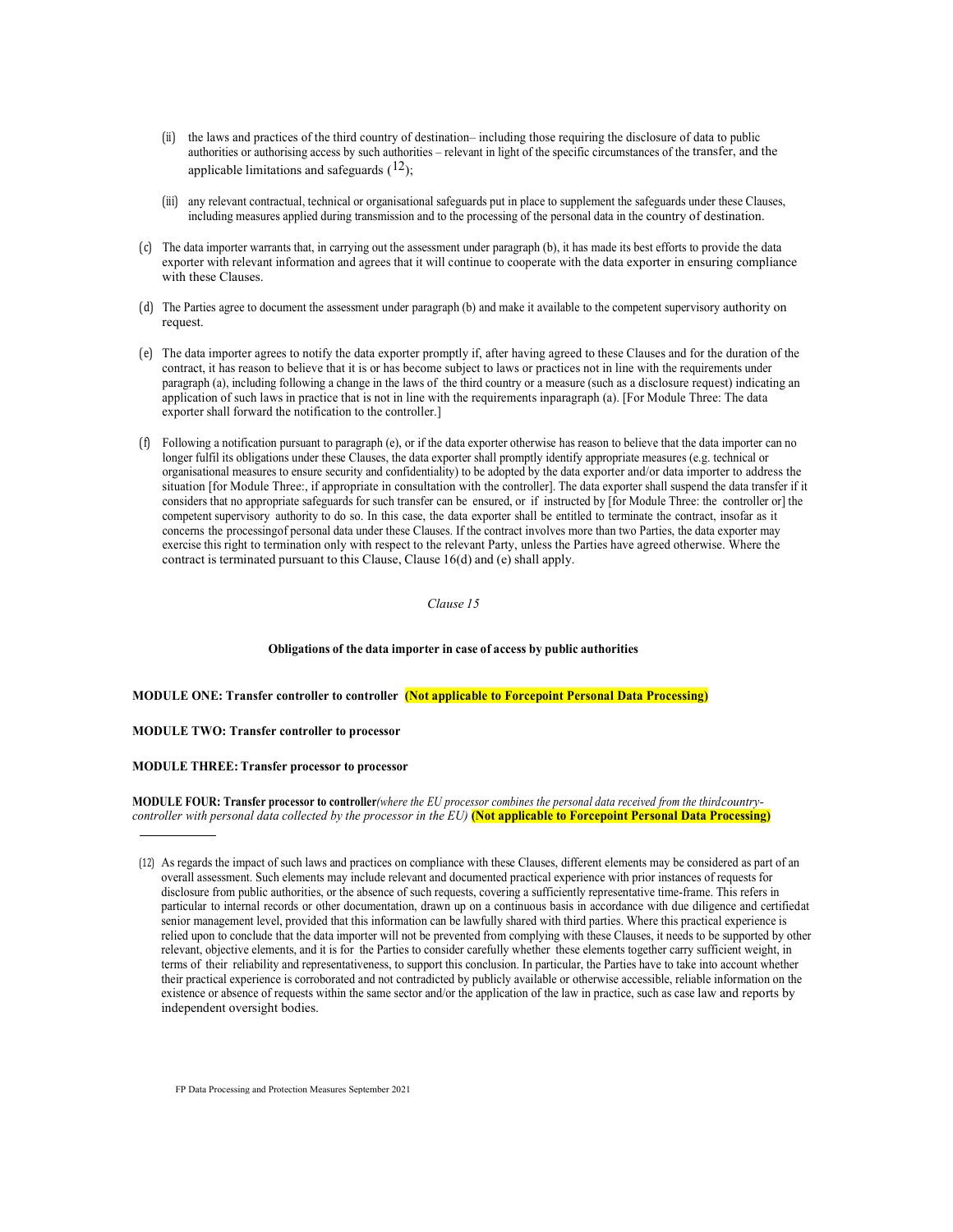## 15.1 Notification

- (a) The data importer agrees to notify the data exporter and, where possible, the data subject promptly (if necessary with the help of the data exporter) if it:
	- (i) receives a legally binding request from a public authority, including judicial authorities, under the laws of the country of destination for the disclosure of personal data transferred pursuant to these Clauses; such notification shall include information about the personal data requested, the requesting authority, the legal basis for the request and the response provided; or
	- (ii) becomes aware of any direct access by public authorities to personal data transferred pursuant to these Clauses in accordance with the laws of the country of destination; such notification shall include all information available to the importer.

[For Module Three: The data exporter shall forward the notification to the controller.]

- (b) If the data importer is prohibited from notifying the data exporter and/or the data subject under the laws of the country of destination, the data importer agrees to use its best efforts to obtain a waiver of the prohibition, witha view to communicating as much information as possible, as soon as possible. The data importer agrees to document its best efforts in order to be able to demonstrate them on request of the data exporter.
- (c) Where permissible under the laws of the country of destination, the data importer agrees to provide the data exporter, at regular intervals for the duration of the contract, with as much relevant information as possible on the requests received (in particular, number of requests, type of data requested, requesting authority/ies, whether requests have been challenged and the outcome of such challenges, etc.). [For Module Three: The data exporter shall forward the information to the controller.]
- (d) The data importer agrees to preserve the information pursuant to paragraphs (a) to (c) for the duration of the contract and make it available to the competent supervisory authority on request.
- (e) Paragraphs (a) to (c) are without prejudice to the obligation of the data importer pursuant to Clause 14(e) and Clause 16 to inform the data exporter promptly where it is unable to comply with these Clauses.

### 15.2 Review of legality and data minimisation

- (a) The data importer agrees to review the legality of the request for disclosure, in particular whether it remains within the powers granted to the requesting public authority, and to challenge the request if, after careful assessment, it concludes that there are reasonable grounds to consider that the request is unlawful under the laws of the country of destination, applicable obligations under international law and principles of international comity. The data importer shall, under the same conditions, pursue possibilities of appeal. When challenging a request, the data importer shall seek interim measures with a view to suspending the effects of the request until the competent judicial authority has decided on its merits. It shall not disclose the personal data requested until required to do so under the applicable procedural rules. These requirements are without prejudice to the obligations of the data importer under Clause 14(e).
- (b) The data importer agrees to document its legal assessment and any challenge to the request for disclosure and, to the extent permissible under the laws of the country of destination, make the documentation available to the data exporter. It shall also make it available to the competent supervisory authority on request. [For Module Three: The data exporter shall make the assessment available to the controller.]
- (c) The data importer agrees to provide the minimum amount of information permissible when responding to a request for disclosure, based on a reasonable interpretation of the request.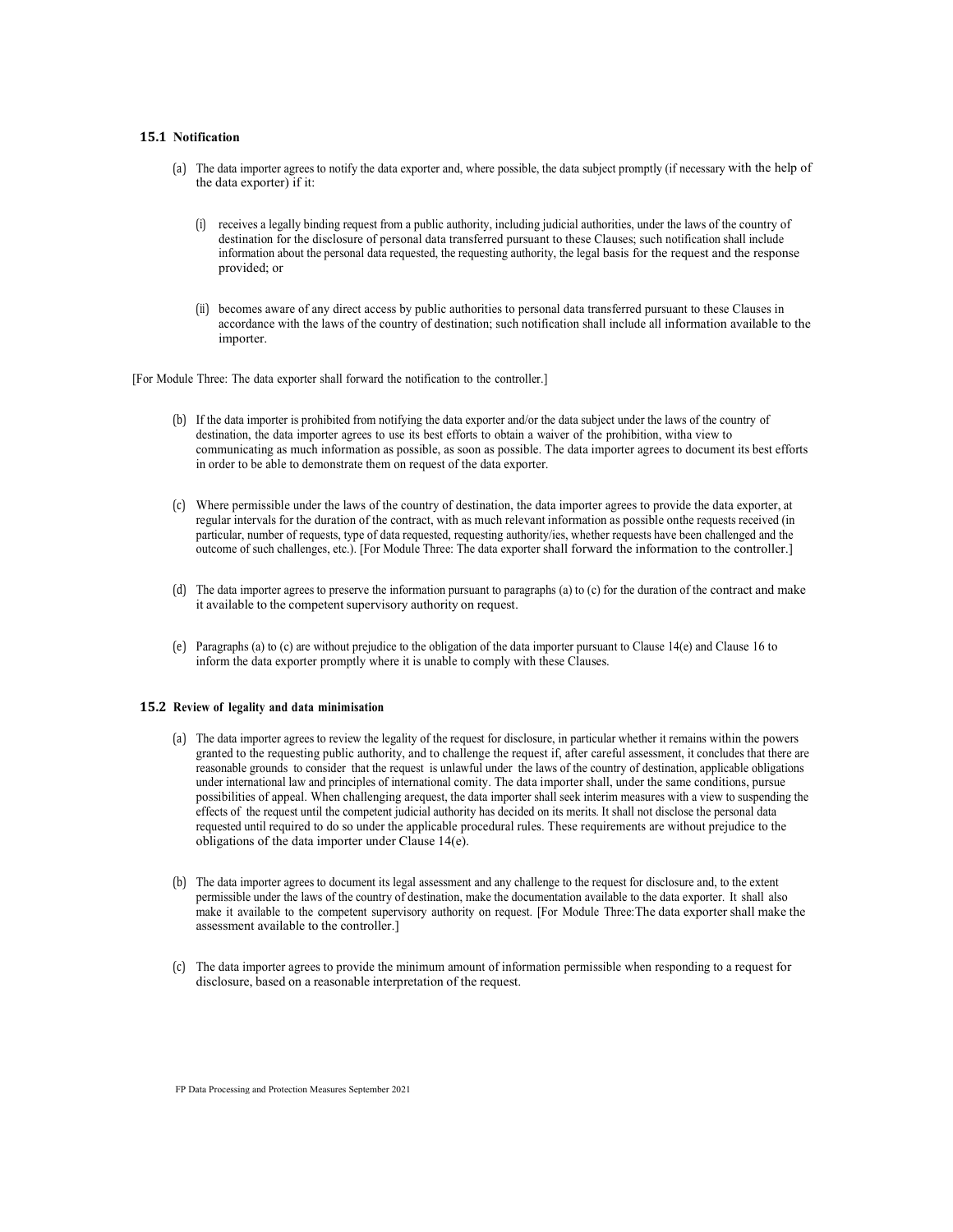## SECTION IV – FINAL PROVISIONS

## Clause 16

#### Non-compliance with the Clauses and termination

- (a) The data importer shall promptly inform the data exporter if it is unable to comply with these Clauses, for whatever reason.
- (b) In the event that the data importer is in breach of these Clauses or unable to comply with these Clauses, the data exporter shall suspend the transfer of personal data to the data importer until compliance is again ensured or the contract is terminated. This is without prejudice to Clause 14(f).
- (c) The data exporter shall be entitled to terminate the contract, insofar as it concerns the processing of personal data under these Clauses, where:
	- (i) the data exporter has suspended the transfer of personal data to the data importer pursuant to paragraph (b) and compliance with these Clauses is not restored within a reasonable time and in any event within one month of suspension;
	- (ii) the data importer is in substantial or persistent breach of these Clauses; or
	- (iii) the data importer fails to comply with a binding decision of a competent court or supervisory authority regarding its obligations under these Clauses.

In these cases, it shall inform the competent supervisory authority [for Module Three: and the controller] of such non- compliance. Where the contract involves more than two Parties, the data exporter may exercise this right to termination only with respect to the relevant Party, unless the Parties have agreed otherwise.

- (d) [For Modules One, Two and Three: Personal data that has been transferred prior to the termination of the contract pursuant to paragraph (c) shall at the choice of the data exporter immediately be returned to the data exporter or deleted in its entirety. The same shall apply to any copies of the data.] [For Module Four: Personal data collected by the data exporter in the EU that has been transferred prior to the termination of the contract pursuant to paragraph (c) shall immediately be deleted in its entirety, including any copy thereof.] The data importer shall certify the deletion of the data to the data exporter. Until the data is deleted or returned, the data importer shall continue to ensure compliance with these Clauses. In case of local laws applicable to the data importer that prohibit the return or deletion of the transferred personal data, the data importer warrants that it will continue to ensure compliance with these Clauses and will only process the data to the extent and for as long as required under that local law.
- (e) Either Party may revoke its agreement to be bound by these Clauses where (i) the European Commission adopts a decision pursuant to Article 45(3) of Regulation (EU) 2016/679 that covers the transfer of personal data to which these Clauses apply; or (ii) Regulation (EU) 2016/679 becomes part of the legal framework of the country to which the personal data is transferred. This is without prejudice to other obligations applying to the processing in question under Regulation (EU) 2016/679.

Clause 17

#### Governing law

## MODULE ONE: Transfer controller to controller (Not applicable to Forcepoint Personal Data Processing)

#### MODULE TWO: Transfer controller to processor

#### MODULE THREE: Transfer processor to processor

[OPTION 1: These Clauses shall be governed by the law of one of the EU Member States, provided such law allows for third- party beneficiary rights. The Parties agree that this shall be the law of Ireland.

[OPTION 2 (for Modules Two and Three): These Clauses shall be governed by the law of the EU Member State in which the data exporter is established. Where such law does not allow for third-party beneficiary rights, they shall be governed by the law of another EU Member State that does allow for third-party beneficiary rights. The Parties agree that this shall be the law of (specify Member State).] (Not applicable to Forcepoint Personal Data Processing)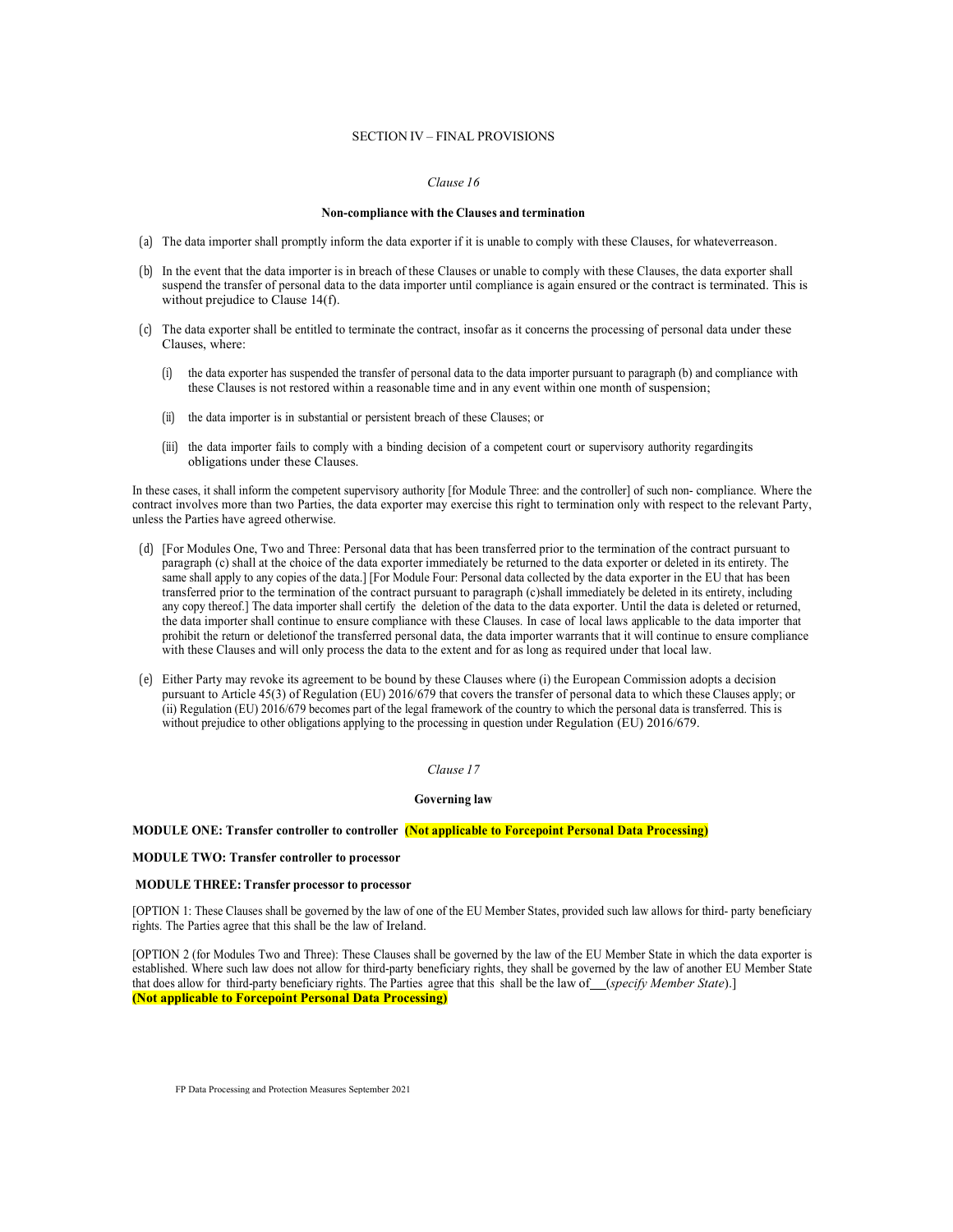## MODULE FOUR: Transfer processor to controller (Not applicable to Forcepoint Personal Data Processing)

These Clauses shall be governed by the law of a country allowing for third-party beneficiary rights. The Parties agree that this shall be the law of (specify country).

#### Clause 18

# Choice of forum and jurisdiction

MODULE ONE: Transfer controller to controller (Not applicable to Forcepoint Personal Data Processing)

# MODULE TWO: Transfer controller to processor

## MODULE THREE: Transfer processor to processor

- (a) Any dispute arising from these Clauses shall be resolved by the courts of an EU Member State.
- (b) The Parties agree that those shall be the courts of Ireland.
- (c) A data subject may also bring legal proceedings against the data exporter and/or data importer before the courts of the Member State in which he/she has his/her habitual residence.
- (d) The Parties agree to submit themselves to the jurisdiction of such courts.

# MODULE FOUR: Transfer processor to controller (Not applicable to Forcepoint Personal Data Processing)

Any dispute arising from these Clauses shall be resolved by the courts of *(specify country)*.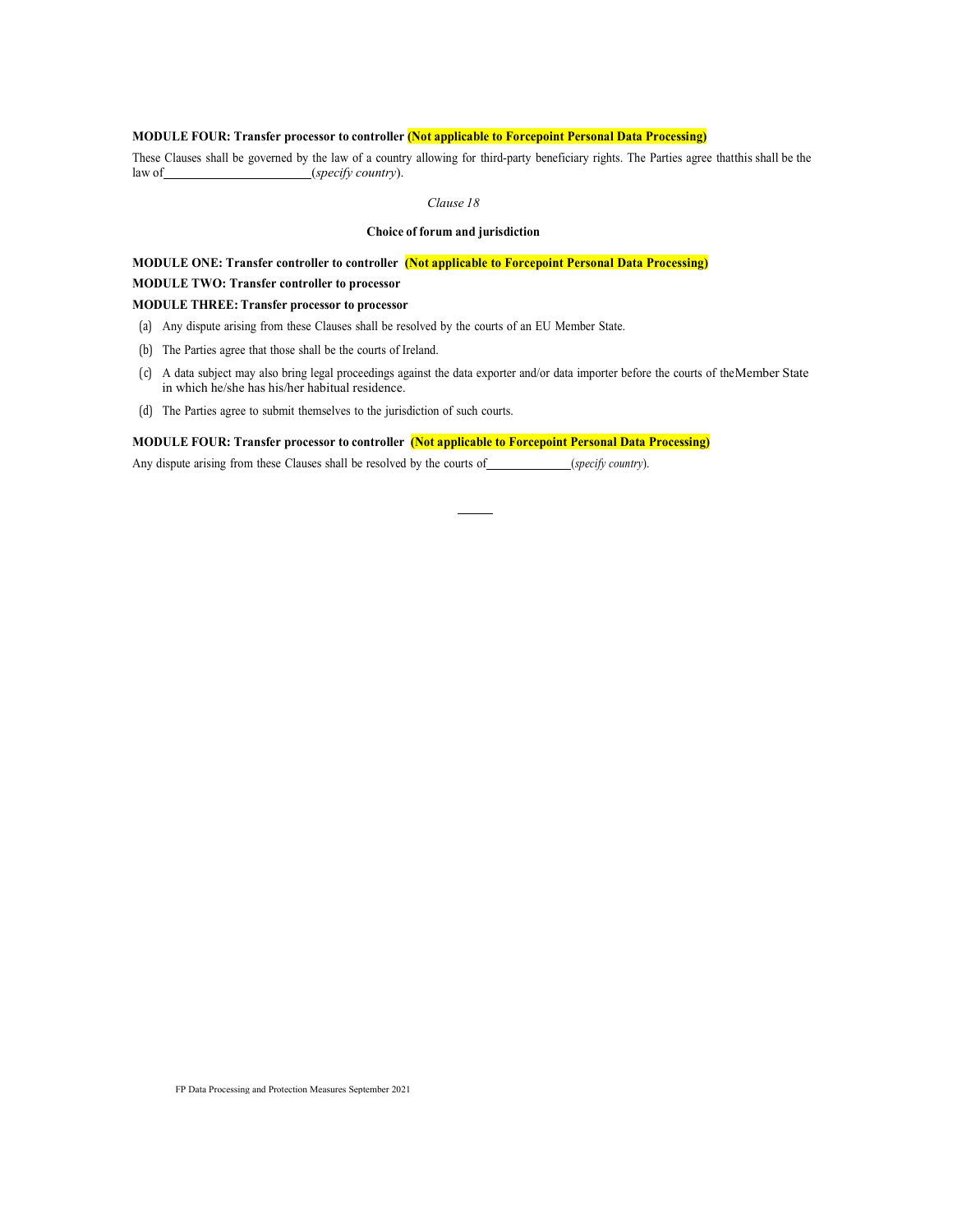# APPENDIX

## EXPLANATORY NOTE:

It must be possible to clearly distinguish the information applicable to each transfer or category of transfers and, in this regard, to determine the respective role(s) of the Parties as data exporter(s) and/or data importer(s). This does not necessarily require completing and signing separate appendices for each transfer/category of transfers and/or contractual relationship, where this transparency can achieved through one appendix. However, where necessary to ensure sufficient clarity, separate appendices should be used.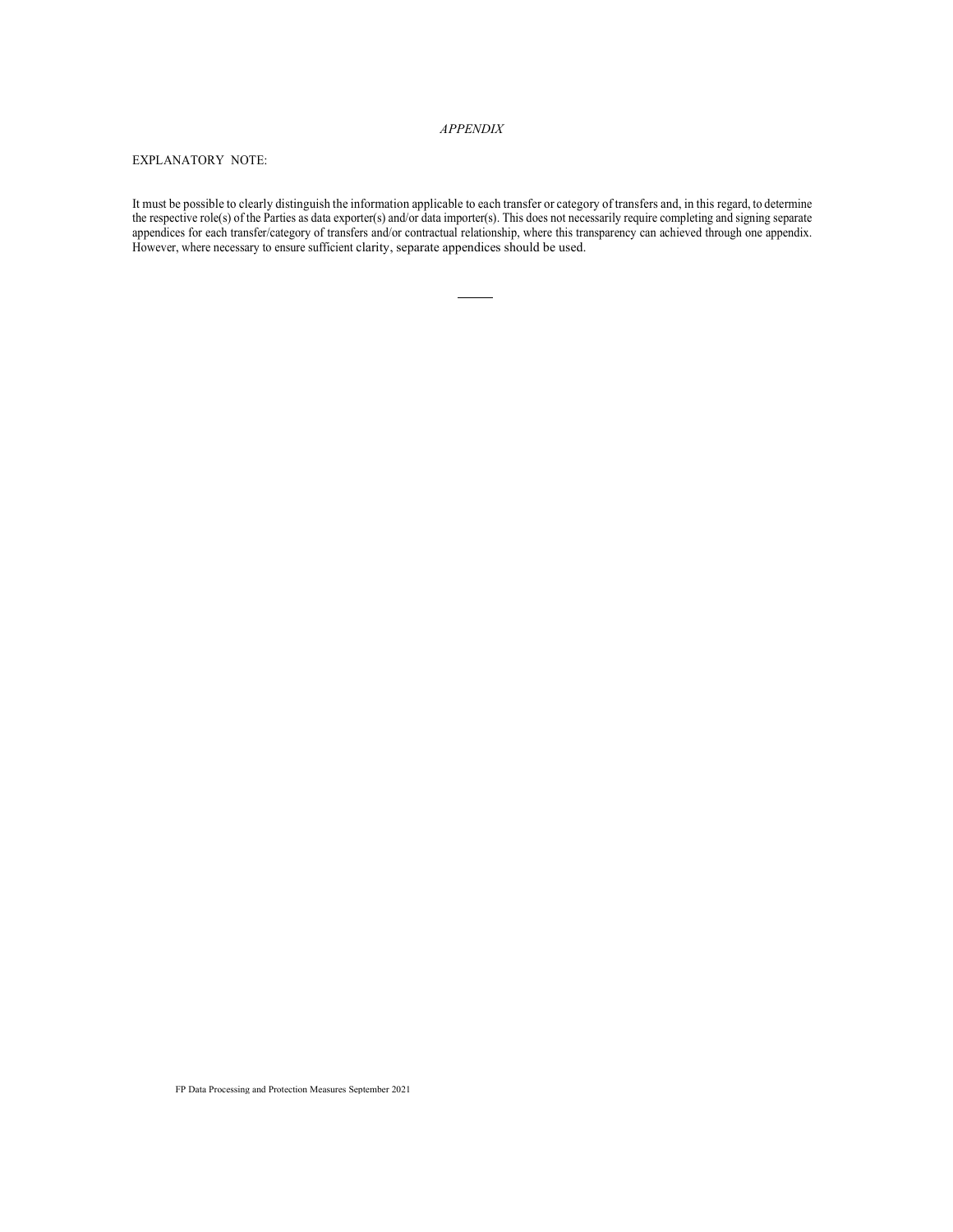#### ANNEX I

### A. LIST OF PARTIES

MODULE ONE: Transfer controller to controller (Not applicable to Forcepoint Personal Data Processing)

MODULE TWO: Transfer controller to processor

MODULE THREE: Transfer processor to processor

MODULE FOUR: Transfer processor to controller (Not applicable to Forcepoint Personal Data Processing)

Data exporter(s): [Identity and contact details of the data exporter(s) and, where applicable, of its/their data protection officer and/or representative in the European Union]

Address: . . As provided in the relevant Customer Agreement.

Activities relevant to the data transferred under these Clauses:

1. VATA AND ANTILES<br>
1. THE SECT OF PARTIES<br>
1. NAMELY ONE: Transfer controller to controller (Not applicable to Forcepoint Personal Data Processing)<br>
MODULE FUNCE: Transfer processor to controller (Not applicable to Force Customer Personal Data is transferred for the purposes of the management and administration of customer/client services, including but not limited to: **MODULE FOUR: Trunsfer processor to controller (Not applicable to Forespoint Personal Data Processing)**<br>
Dut to apportune (*leading out control and of the data exporter)) and, where applicable, of ixitheir data protection* 

- administration of orders and accounts;
- providing Forcepoint Products and associated technical support;
- Forcepoint Product management and development;
- the conduct of Forcepoint's business activities.

Signature and date: . . . . . . . . . . . . . . . . . . . . . . . . . . . . . . . . . . . . . . . . . . . . . . . . . . . . . . . . . . . . . . . . . . . . . . . . . . . . . . . . . . . . . . . . . . . . . . . . . . . . . . . .

Role (controller/processor): C o n t r o l l e r

Data importer(s): [Identity and contact details of the data importer(s), including any contact person with responsibility for data protection]

Contact person's name, position and contact details:

**Dut synter(s):** [*Mentity* and content details of the data expertent) and, where applicable, of its blanch case procession of fice and/or representative to the details of the data response of the state process and a stat F o r c e p o i n t Attention: Data Protection Officer 10900 - A Stonelake Blvd., Quarry Oaks 1, Suite 350 Austin, TX 78759 Email: Privacy@forcepoint.com

Activities relevant to the data transferred under these Clauses:

Customer Personal Data is transferred for the purposes of the management and administration of customer/client services, including but not limited to:

- administration of orders and accounts;
- providing Forcepoint Products and associated technical support;
- Forcepoint Product management and development;
- the conduct of Forcepoint's business activities

Signature and date: . . . . . . . . . . . . . . . . . . . . . . . . . . . . . . . . . . . . . . . . . . . . . . . . . . . . . . . . . . . . . . . . . . . . . . . . . . . . . . . . . . . . . . . . . . . . . . . . . . . . . . . .

Role (controller/processor): P r o c e s s o r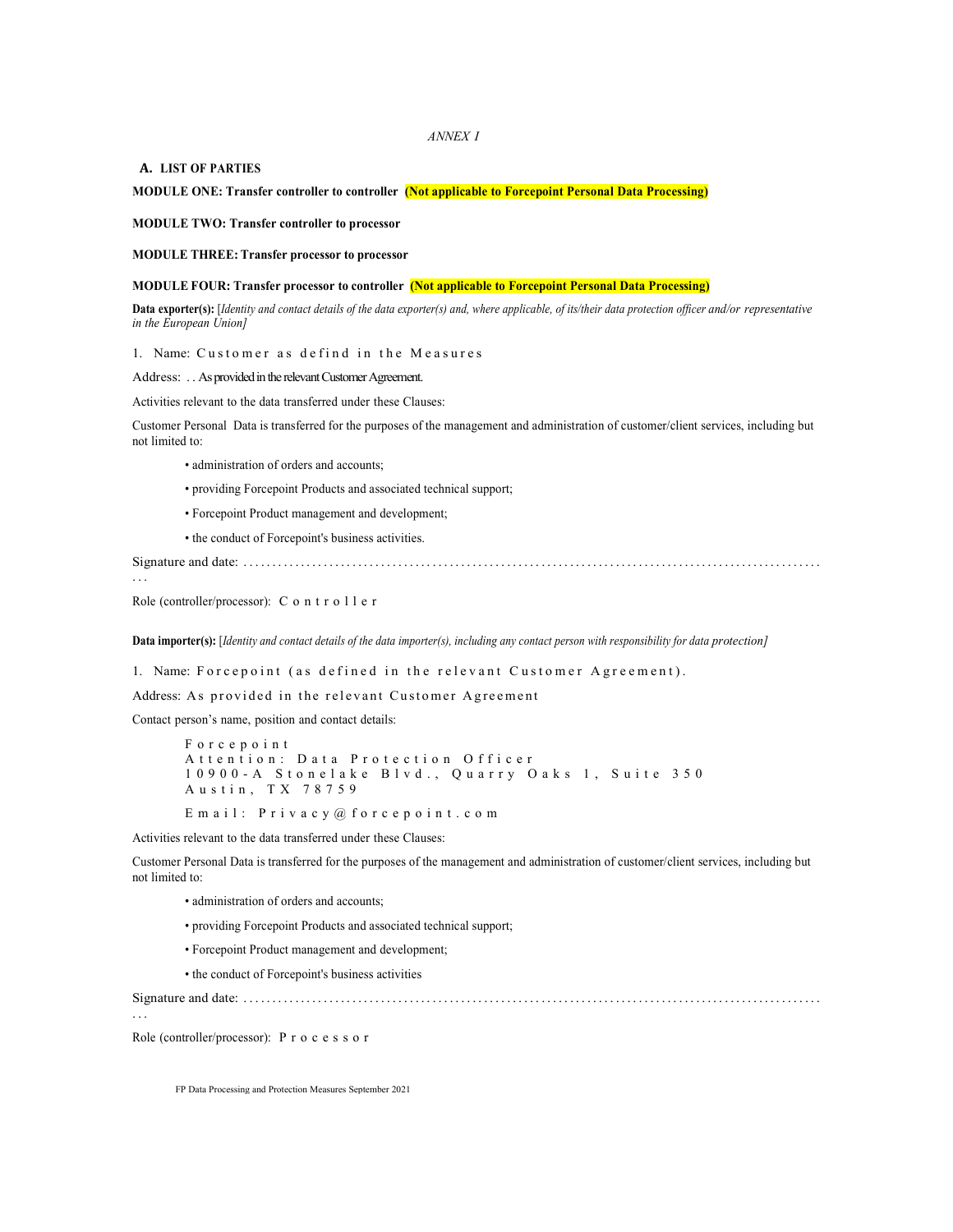## B. DESCRIPTION OF TRANSFER

## MODULE ONE: Transfer controller to controller (Not applicable to Forcepoint Personal Data Processing)

# MODULE TWO: Transfer controller to processor

MODULE THREE: Transfer processor to processor

#### MODULE FOUR: Transfer processor to controller (Not applicable to Forcepoint Personal Data Processing)

## Categories of data subjects whose personal data is transferred

Through their use of Forcepoint Products, Data Exporter may submit Personal Data to Forcepoint, the extent of which is determined and controlled by the Data Exporter in its sole discretion, and which may include but is not limited to the categories of Personal Data listed below:

• Forcepoint Customer ID information: Customer ID (i.e. the ID used to identify which customer send files to ThreatScope), User ID or Visitor ID (the ID used to identify client IP visiting the file), network user name, first name, last name, company name, country, and email address.

• Communication information: email metadata, including email addresses of sender and recipient, sender email in SMTP transaction and email subject.

• Traffic data: proxy log, web traffic logs, apache browsing logs, browsing and diagnostic logs, IP addresses, URL information, website session data and files submitted by ForcepointCustomers.Categories of personal data transferred

Sensitive data transferred (if applicable) and applied restrictions or safeguards that fully take into consideration the nature of the data and the risks involved, such as for instance strict purpose limitation, access restrictions (including access only for staff having followed specialised training), keeping a record of access to the data, restrictions for onward transfers or additional security measures.

Through their use of Forcepoint Products, Data Exporter may submit Personal Data to Forcepoint, the extent of which is determined and controlled by the Data Exporter in its sole discretion. Forcepoint does not expect to receive sensitive data from the Data Exporter.

## The frequency of the transfer (e.g. whether the data is transferred on a one-off or continuous basis).

Customer Personal Data may be transferred for the purposes of the management and administration of customer/client services on a continuous basis.

# Nature of the processing

Customer Data is transferred for the purposes of the management and administration of customer/client services, including but not limited to:

- administration of orders and accounts;
- providing Forcepoint Products and associated technical support;
- Forcepoint Product management and development;
- the conduct of Forcepoint's business activities.

#### Purpose(s) of the data transfer and further processing

Customer Data are transferred for the purposes of the management and administration of customer/client services, including but not limited to:

- administration of orders and accounts;
- providing Forcepoint Products and associated technical support;
- Forcepoint Product management and development;
- the conduct of Forcepoint's business activities.

The period for which the personal data will be retained, or, if that is not possible, the criteria used to determine that period

Forcepoint will only keep the Data Exporter's Personal Data it collects, as long as necessary, for the purpose or purposes (i) for which it was collected; (ii) of performing or fulfilling contractual obligations; (iii) of complying with law; and/or (iv) of responding to legal actions.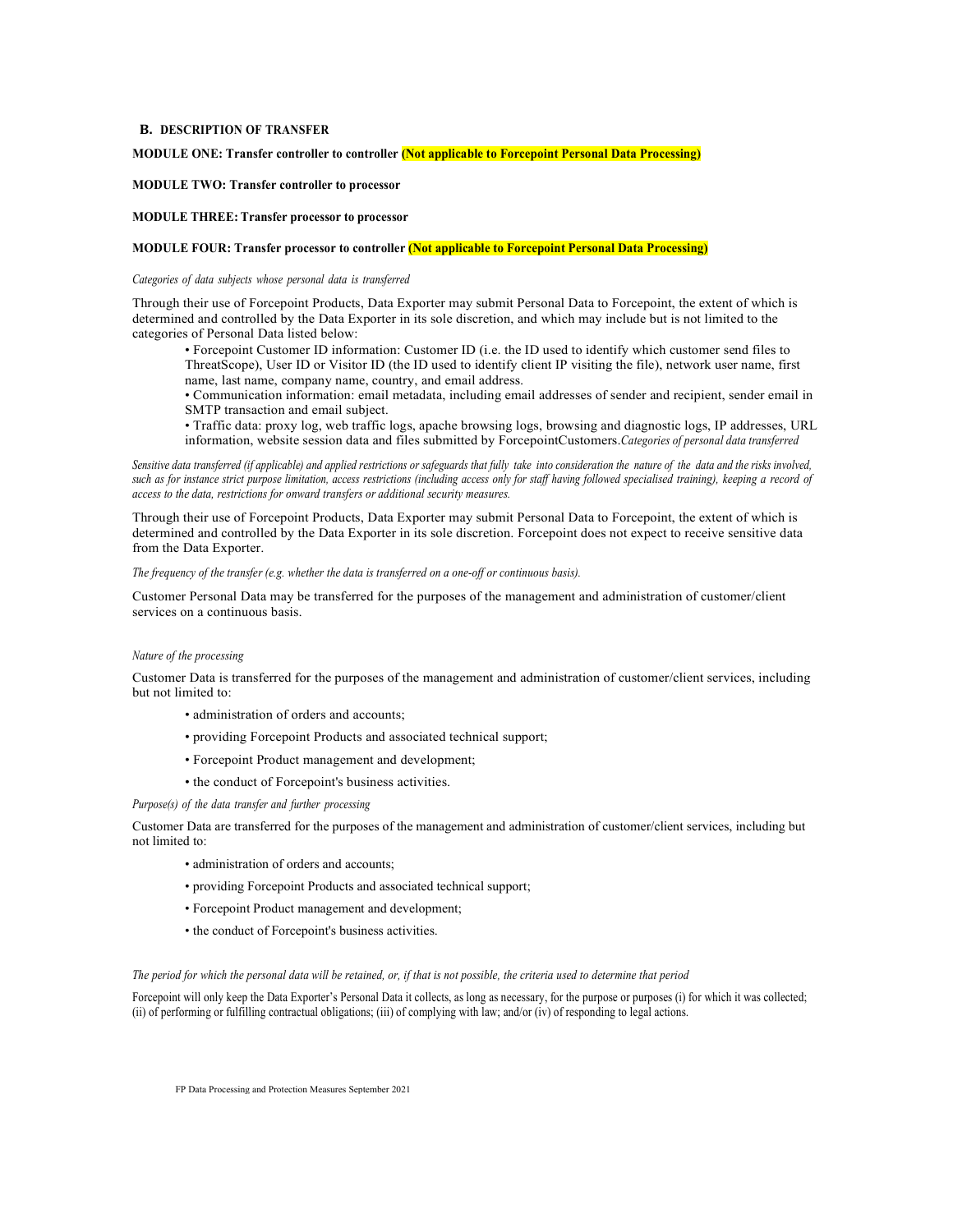For transfers to (sub-) processors, also specify subject matter, nature and duration of the processing A list of Forcepoint's current sub-processors, along with a description of their services, can be found at: https://www.forcepoint.com/sites/default/files/resources/files/datasheet-forcepoint-sub-processors-list-en.pdf. Forcepoint's sub-processor's will only keep the Data Exporter's Personal Data it collects, as long as necessary, for the purpose or purposes (i) for which it was collected; (ii) of performing or fulfilling contractual obligations; (iii) of complying with law; and/or (iv) of responding to legal actions.

# C. COMPETENT SUPERVISORY AUTHORITY

MODULE ONE: Transfer controller to controller (Not applicable to Forcepoint Personal Data Processing)

# MODULE TWO: Transfer controller to processor

MODULE THREE: Transfer processor to processor

Identify the competent supervisory authority/ies in accordance with Clause 13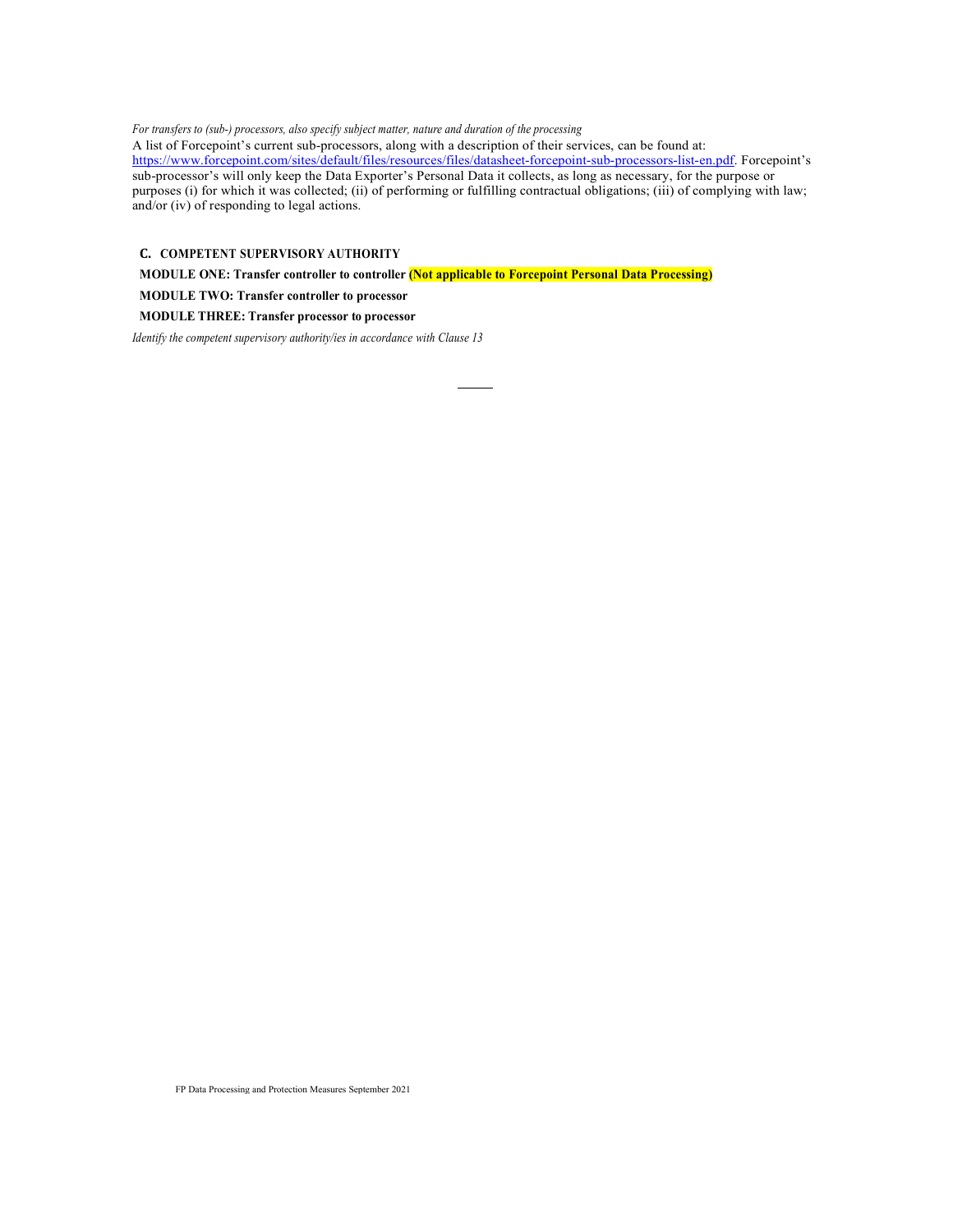## ANNEX II

## TECHNICAL AND ORGANISATIONAL MEASURES INCLUDING TECHNICAL AND ORGANISATIONAL MEASURES TO ENSURE THE SECURITY OF THE DATA

## MODULE ONE: Transfer controller to controller (Not applicable to Forcepoint Personal Data Processing)

### MODULE TWO: Transfer controller to processor

## MODULE THREE: Transfer processor to processor

Forcepoint implements various technical and organizational measures designed to ensure a level of security appropriate to the risks posed to Customer Data. Such measures seek to prevent unlawful destruction or accidental loss, alteration, unauthorized disclosure or access and against all other unlawful forms of access to Customer Data.Consistent with industry standard and guidelines set forth in applicable data protection laws, such measures include:

### Access Control of Processing Areas

Forcepoint implements suitable measures in order to prevent unauthorized persons from gaining access to the data processing equipment (namely telephones, database and application servers and related hardware) where the Customer Data is accessed, processed or used. This is accomplished by:

- establishing security areas;
- protection and restriction of access paths;
- securing the decentralized telephones, data processing equipment and personal computers;
- establishing access authorizations for employees and third parties, including the respective documentation;
- regulations on access card-keys;
- restriction on access card-keys;
- all access to the data center where personal data are hosted is logged, monitored, and tracked; and

the data center where personal data are hosted is secured by a security alarm system, and other appropriate security measures.

#### Access Control to Data Processing Systems

Forcepoint implements suitable measures to prevent its data processing systems from being used by unauthorized persons. This is accomplished by:

- identification of the terminal and/or the terminal user to the Forcepoint systems;
- automatic time-out of user terminal if left idle, identification and password required to reopen;

 User IDs are monitored and access revoked when several erroneous passwords are entered, log file of events (monitoring of break-in-attempts);

- issuing and safeguarding of identification codes and secure tokens;
- strong password requirements (minimum length, use of special characters, re-use etc.);
- protection against external access by means of a state-of-the-art industrial standard firewall whose connection to the intranet [if applicable] shall in addition be safeguarded by a VPN connection;

 dedication of individual terminals and/or terminal users, identification characteristics exclusive to specific functions; and

- 
- all access to data content on machines or computer systems is logged, monitored, and tracked.

## Access Control to Use Specific Areas of Data Processing Systems

Forcepoint commits that the persons entitled to use its data processing systems are only able to access the data within the scope and to the extent covered by their respective access permission (authorization) and that Customer Data cannot be read, copied or modified or removed without authorization. This shall be accomplished by:

- employee policies and training in respect of each employee's access rights to the Personal Data;
- allocation of individual terminals and /or terminal user, and identification characteristics exclusive to specific functions;
- monitoring capability in respect of individuals who delete, add or modify the Personal Data;
- effective and measured disciplinary action against individuals who access Personal Data without authorization;
- release of data to only authorized persons;
- control of files, controlled and documented destruction of data; and
- policies controlling the retention of back-up copies.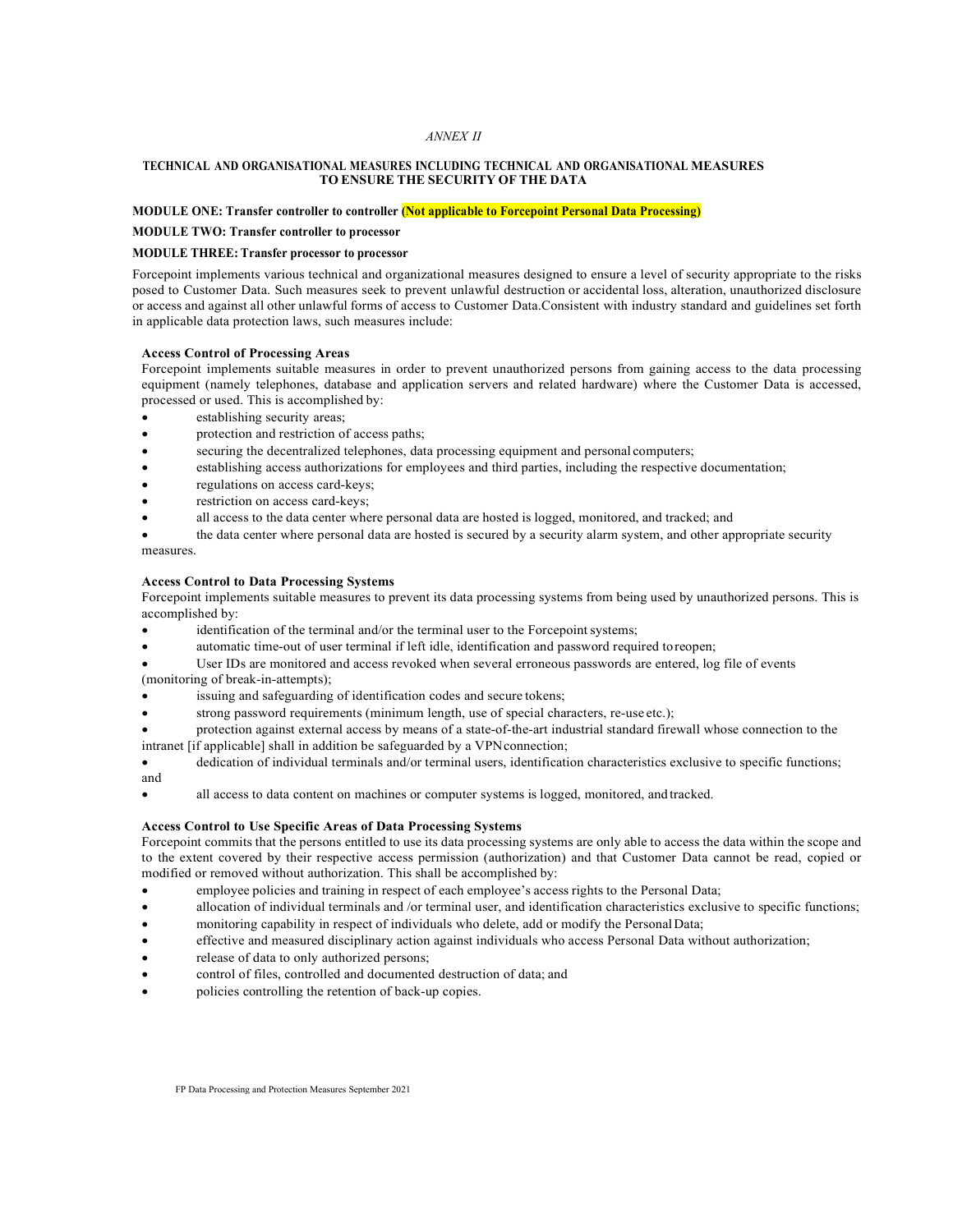## Transmission Control

Forcepoint implements suitable measures to prevent Customer Data from being read, copied, altered or deleted by unauthorized parties during the transmission thereof or during the transport of the data media and to ensure that it is possible to check and establish to which bodies the transfer of Customer Data by means of data transmission facilities is envisaged. This is accomplished by:

 use of state-of-the-art firewall and encryption technologies to protect the gateways and pipelines through which the data travels;

- use of 128bit SSL-encryption for all http-connections;
- implementation of secure two-factor VPN connections to safeguard the connection to the internet, if applicable;
- encryption of Customer Data by state-of-the-art encryption technology;
- constant monitoring of infrastructure (i.e. ICMP-Ping at network level, disk space examination at system level, successful delivery of specified test pages at application level); and
- monitoring of the completeness and correctness of the transfer of data (end-to-end integrity check).

## Input Control

Forcepoint implements suitable measures to ensure that it is possible to check and establish whether and by whom personal data have been input into data processing systems or removed. This is accomplished by:

 an authorization policy for the input of data into hosted service, as well as for the reading, alteration and deletion of stored data;

- authentication of the authorized personnel;
- protective measures for the data input into memory, as well as for the reading, alteration and deletion of stored data;
- utilization of user codes (passwords and tokens);

 providing that entries to data processing facilities (the rooms housing the computer hardware and related equipment) are capable of being locked;

- automatic log-off of user ID's that have not been used for a substantial period of time;
- logging or otherwise evidencing input authorization; and
- electronic recording of entries.

## Instructional Control of Personal Data

Forcepoint ensures that Customer's Personal Data may only be Processed in accordance with the Forcepoint Customer Agreement together with any reasonable and relevant instructions received in writing from authorised personnel of the Customer from time to time which may be specific instructions or instructions of a general nature as set out in the Forcepoint Customer Agreement or as otherwise agreed between the Customer and Forcepoint during the term of the Forcepoint Customer Agreement. This is accomplished by binding policies and procedures for Forcepoint's employees.

## Availability Control

Forcepoint implements suitable measures to ensure that Customer Data are protected from accidental destruction or loss. This is accomplished by:

• infrastructure redundancy: reporting data is stored on hardware with redundant disks subsystem backed up in real time with off-site replication backups.

#### Separation of Processing for different Purposes

Forcepoint implements suitable measures to ensure that data collected for different purposes can be processed separately. This is accomplished by:

- access to data is separated through multiple diverse applications for the appropriate users; and
- interfaces, batch processes and reports are designed for only specific purposes and functions, so data collected for specific purposes is Processed separately.

#### Subprocessors

Forcepoint engages various sub processors in connection with its cloud infrastructure. Forcepoint ensures that it has robust contractual provisions in place to ensure compliance by such sub processors with the organizational security measures outlined herein.